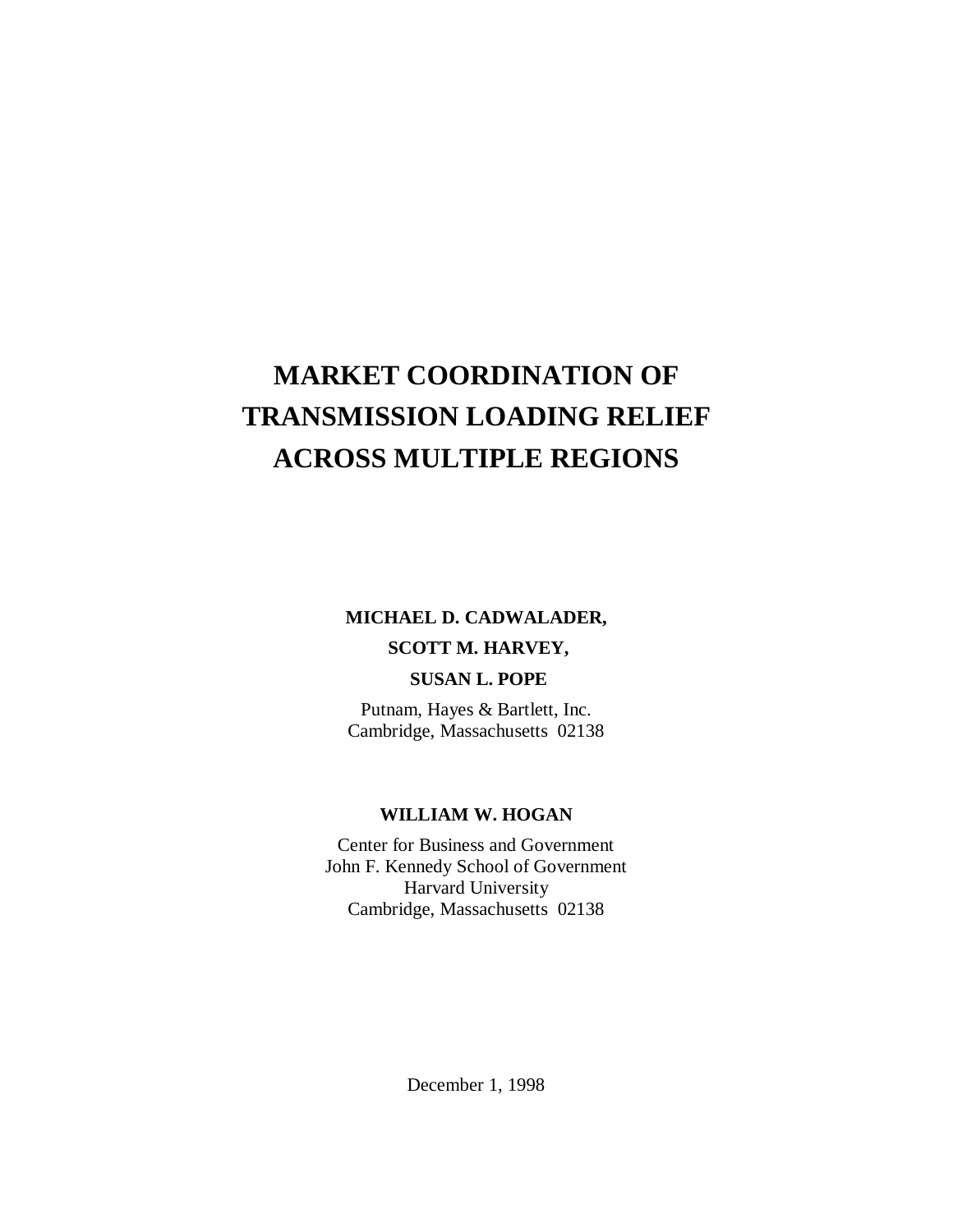# **CONTENTS**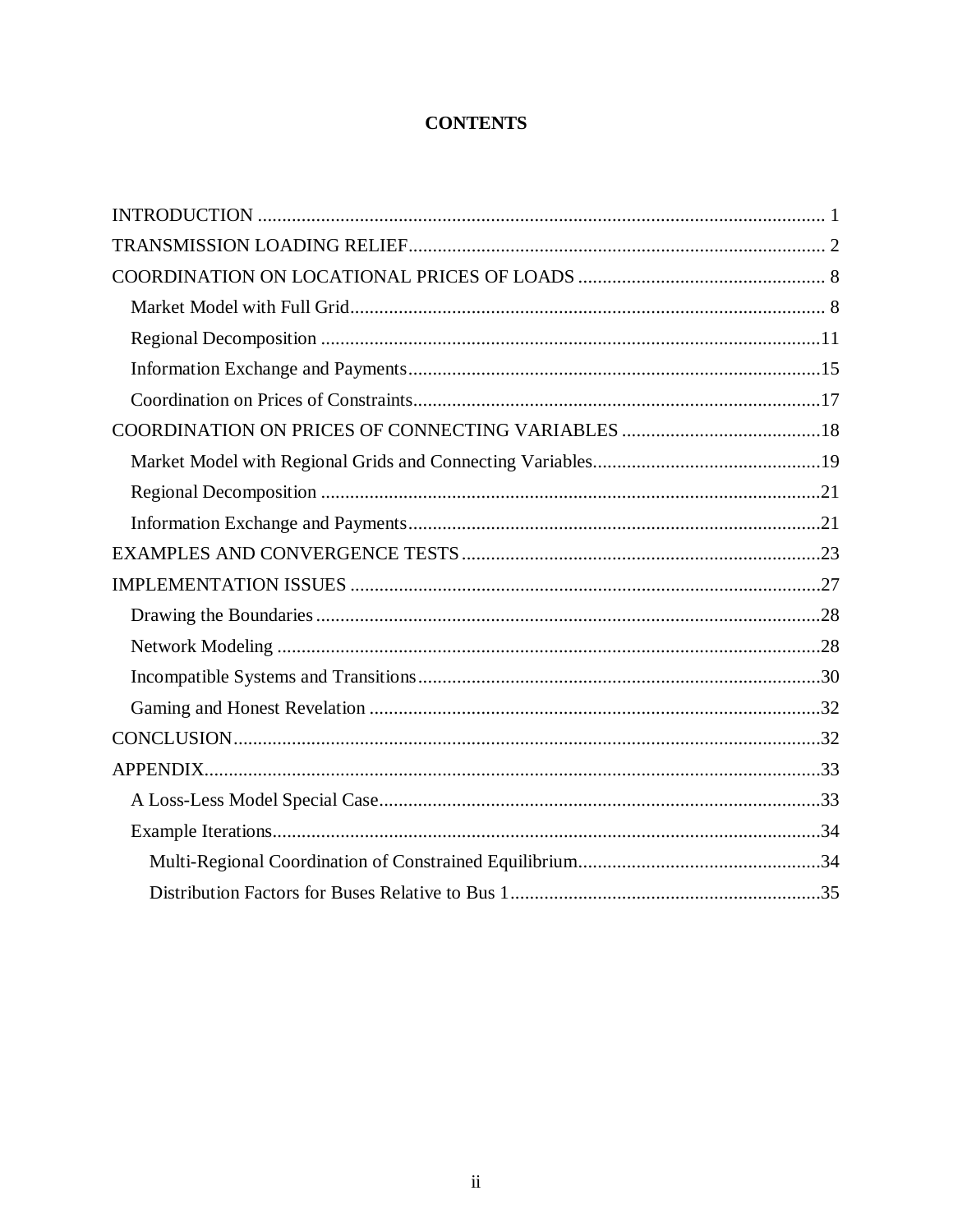# **MARKET COORDINATION OF TRANSMISSION LOADING RELIEF ACROSS MULTIPLE REGIONS**

Michael D. Cadwalader, Scott M. Harvey, William W. Hogan, and Susan L. Pope<sup>1</sup>

Market coordination of transmission loading relief in an electric grid with multiple regions implies trading across boundaries. Starting with the early framework for transmission loading relief that relies primarily on administrative priorities, introduction of prices and explicit trading to redispatch across regions would provide market solutions for meeting transmission constraints.

# **INTRODUCTION**

 $\overline{a}$ 

The present paper addresses related approaches to market-oriented coordination of multiple regions in an electric network. An interconnected electric transmission grid inherently requires coordination of its use. In some systems, a single system operator has responsibility for coordinating market participants and maintaining the reliability of the entire grid. In other larger networks, there may be multiple system operators with each responsible for a different area. Inevitably the multiple operators must have some procedure for exchanging information and making decisions that affect the patterns of use across the grid.

With the introduction of competition and greater regional trading, the North American Electric Reliability Council (NERC) assumed responsibility for developing new coordination mechanisms that include transmission loading relief (TLR) to curtail or redispatch scheduled

<sup>1</sup> Michael Cadwalader, Scott Harvey and Susan Pope are, respectively, Senior Associate, Director and Principal of Putnam, Hayes & Bartlett, Inc., Cambridge MA. William W. Hogan is the Lucius N. Littauer Professor of Public Policy and Administration, John F. Kennedy School of Government, Harvard University, and Senior Advisor, Putnam, Hayes & Bartlett, Inc. This paper draws on work for the Harvard Electricity Policy Group and the Harvard-Japan Project on Energy and the Environment. Many individuals have provided helpful comments, especially Robert Arnold, Ross Baldick, John Ballance, Jeff Bastian, Ashley Brown, Terry Callender, Judith Cardell, John Chandley, Jose Delagdo, Doug Foy, Hamish Fraser, Geoff Gaebe, Don Garber, Stephen Henderson, Carrie Hitt, Jere Jacobi, Paul Joskow, Maria Ilic, Laurence Kirsch, Jim Kritikson, Dale Landgren, William Lindsay, Amory Lovins, Paul McCoy, Rana Mukerji, Richard O'Neill, Shmuel Oren, Andy Ott, Robert Pike, Howard Pifer, Grant Read, Bill Reed, Joseph R. Ribeiro, Brendan Ring, Larry Ruff, Michael Schnitzer, Yves Smeers, Hoff Stauffer, Irwin Stelzer, Jan Strack, Steve Stoft, Richard Tabors, Sam Thomas, Robert Thompson, Julie Voeck, Carter Wall, Steve Walton, and Assef Zobian. The authors are or have been consultants on electric market reform and transmission issues for British National Grid Company, GPU Inc. (and the Supporting Companies of PJM), GPU PowerNet Pty Ltd, Duquesne Light Company, Electricity Corporation of New Zealand, National Independent Energy Producers, New York Power Pool, New York Utilities Collaborative, Niagara Mohawk Corporation, PJM Office of Interconnection, San Diego Gas & Electric Corporation, Trans Power of New Zealand, Williams Energy Group, and Wisconsin Electric Power Company. The views presented here are not necessarily attributable to any of those mentioned, and any remaining errors are solely the responsibility of the authors. (http://ksgwww.harvard.edu/people/whogan).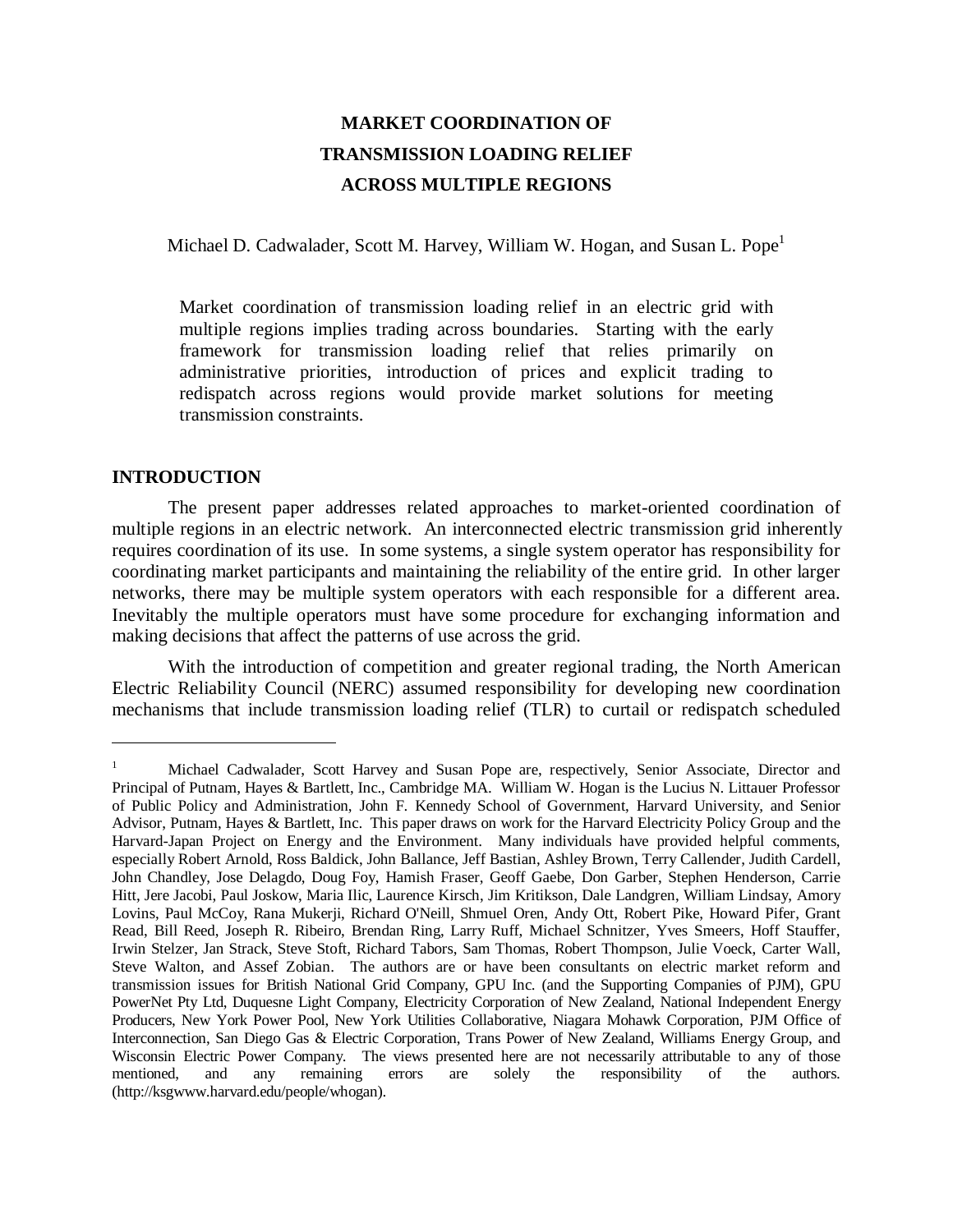transactions to keep use of the grid within its secure capacity. The early approaches were not market oriented but relied upon a set of administrative priorities. Despite the need for some form of TLR, the early implementations have been targeted as part of the explanation for market disruptions, and there has been a call for better integration of the market and transmission loading relief. The market approaches outlined here take key elements of the initial TLR framework and build on them to include price information and trading among regions. The call for improved TLR motivates the analysis, but a coordination mechanism could be viewed as a process for finding a market equilibrium within the constraints of the transmission grid. The purpose here is to identify problem structures and information requirements for coordination across multiple regions.

#### **TRANSMISSION LOADING RELIEF**

 $\overline{a}$ 

Power flows on a transmission grid must respect certain limits to preserve system reliability. In the days of vertically integrated utilities with limited inter-utility trading, there were many procedures and practices developed to control use of the grid, principally by adjusting the pattern of load and generation. As the industry moves to a competitive market, there must be new approaches to managing use of the grid.

In principle, there is at least one well-defined solution to the problem of managing system dispatch to support a competitive market within the limits of system constraints. This approach is found in the pool-based market where an independent system operator (ISO) has responsibility for ensuring reliable system balance.<sup>2</sup> The ISO accepts bilateral schedules and spot market bids. These are combined in a bid-based, security-constrained, economic dispatch framework to adjust the net dispatch to balance the system and meet the security requirements. The ISO could identify locational marginal costs that would be the equilibrium prices in a competitive market. These prices would be used for spot market transactions and to charge for transmission congestion. In this way, the ISO internalizes the complex network interactions while permitting the market participants to trade in a spot market.<sup>3</sup>

Recognition of a coordination role for the ISO has led to the regular call for implementation of the ISO model and the frequent assertion that an ISO should encompass as large an area as possible.<sup>4</sup> However, despite its attractions, the single ISO approach is not yet the complete answer, at least in the United States and Europe. For the foreseeable future there will be different ISOs in different regions within large systems, such as the Eastern and Western interconnections in the United States or the grid in Europe. For example, in the Eastern interconnection in the United States we will have different ISOs in New England, New York,

<sup>2</sup> The discussion of ISOs here does not depend on whether the ISO is independent of the owners of the transmission grid (the Gridcos) or combined with ownership of the lines in a Transco. That is an important but separate issue.

<sup>3</sup> For example, this is the organization of the short-term market within the Pennsylvania-New Jersey-Maryland Interconnection (PJM).

<sup>4</sup> For example, see Midwest ISO Participants, "Additional Comments of Midwest ISO Participants," Federal Energy Regulatory Commission, Docket Nos. PL98-5-001-007, ER98-1438, EC98-24, Washington DC, June 25, 1998, p. 8.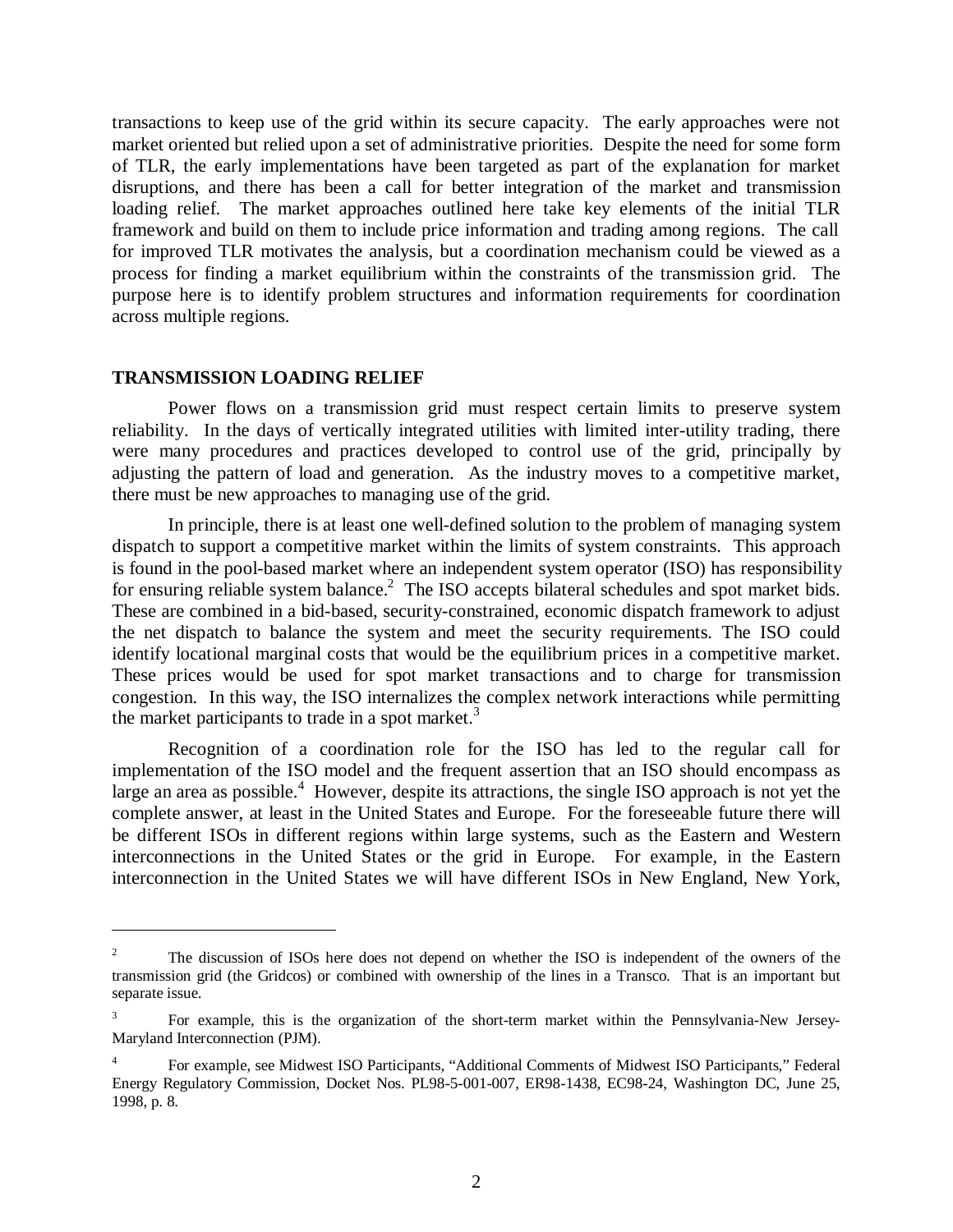PJM, the Midwest, and so on. The need for a better framework for coordination among connected ISOs will remain.

The coordination problem is especially relevant in the debate in the United States. The short summary of the dilemma is that the principal regulatory rules and tariff approaches under the Federal Energy Regulatory Commission's (FERC) policies embody a deeply flawed model for electricity transactions—the infamous "contract path" approach. Although the FERC is aware of the fundamental disconnect between the contract-path approach and the reality of grid operations, the simple truth is that in the absence of consensus about a better approach, the rules under the FERC's Open Access Same Time Information System (OASIS) default to a design that is based on flawed assumptions. The contract-path approach assumes that it is possible to determine a path through the network along which power will flow from source to sink, and further assumes that along that path it is possible to identify the available transmission capacity that can be assigned to each transaction.<sup>5</sup>

Neither assumption is true, and frequently neither assumption is even close to being true. In fact, as is well known, the scheduled power will flow to some degree on every path between source and destination. Furthermore, the capability of the grid to accommodate any particular transaction depends in part on the complete pattern of use of the grid at that time. The contract path, therefore, is a fiction. It is a dangerous fiction because it creates conditions for power flows—scheduled according to the fictional system—to be in excess of the capability of the real system, violating security constraints and compromising the bedrock policy of maintaining the reliability of the grid.<sup>6</sup> Apparently FERC knew this would be a problem, but hoped the problem would be small and manageable, and hoped that someone would manage it.

The task has fallen to NERC as the principal group with responsibility for maintaining the reliability of the grid. Recognizing the reality and struggling against the fiction, NERC has been wrestling with the problem. Accepting the FERC regulatory policy as fixed, NERC's initial approach was not to replace the flawed regulatory model. Rather, the approach was to create a complementary NERC un-scheduling system to compensate for the weaknesses in the FERC OASIS scheduling system. The NERC rules adjust the pattern of transactions to fit within the real capabilities of the grid. In effect, when the contract path model would overload the real grid, the NERC approach to transmission loading relief would curtail the schedules to respect the security constraints in the grid.

<sup>5</sup> In its Order 888, the FERC explained the many problems of the contract path approach. However, at the time it had no available consensus on an alternative. Hence, in Order 889 establishing the OASIS framework, rules were put in place that essentially required the contract-path approach. Federal Energy Regulatory Commission, Promoting Wholesale Competition Through Open Access Non-discriminatory Transmission Services by Public Utilities & Recovery of Stranded Costs by Public Utilities and Transmitting Utilities, Docket No. RM95-8-000 and Docket No. RM94-7-001, Order No. 888, Washington, DC, April 24, 1996, pp. 93-98. The contract paths are redefined as "posted paths" in Federal Energy Regulatory Commission, Open Access Same-Time Information System (formerly Real-Time Information Networks) and Standards of Conduct, Order No. 889, Final Rule, Washington, DC, April 24, 1996, p. 66.

<sup>6</sup> Scott M. Harvey, William W. Hogan, and Susan L. Pope, "Transmission Capacity Reservations and Transmission Congestion Contracts," Center for Business and Government, Harvard University, June 6, 1996, (Revised March 8, 1997).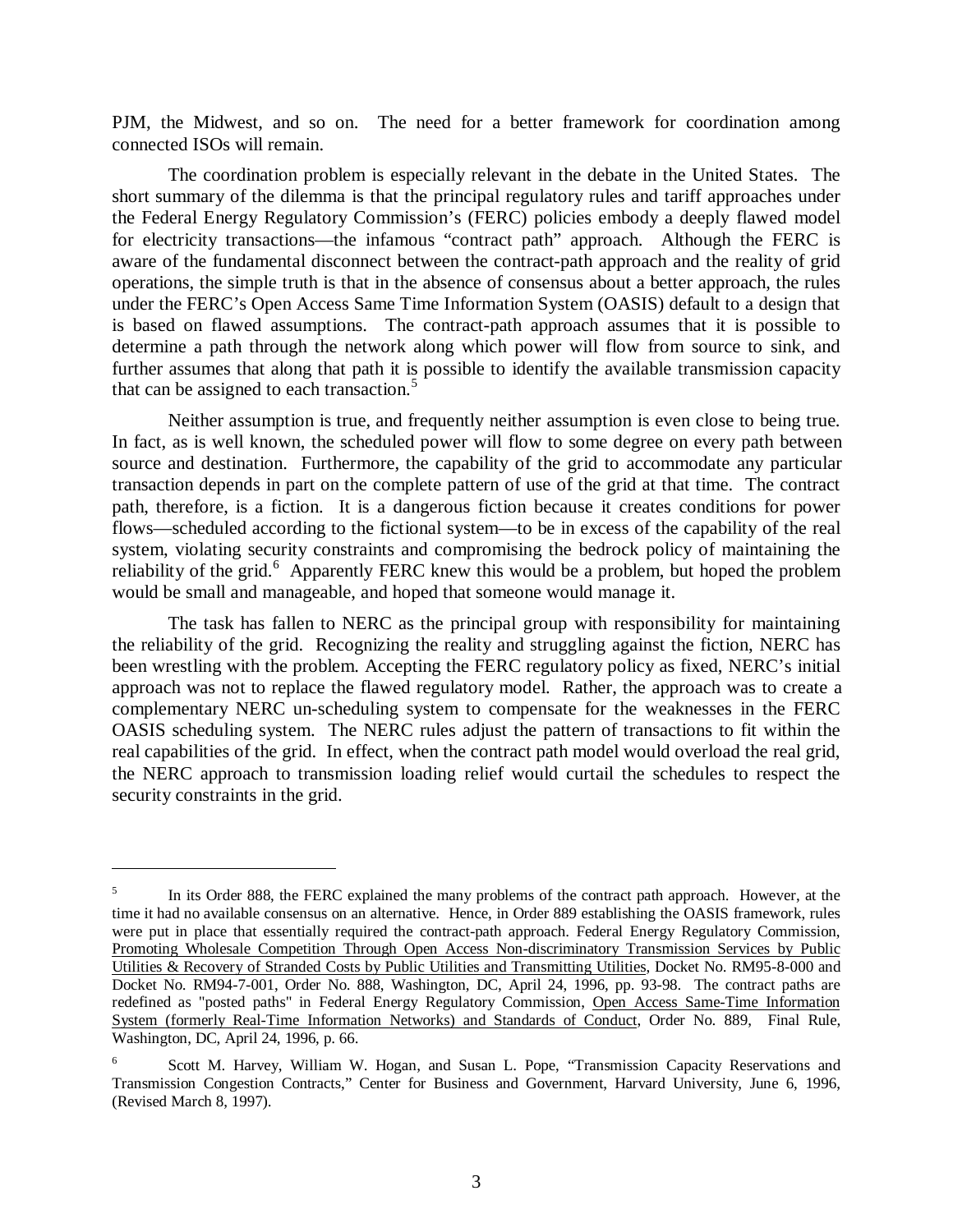Some such un-scheduling or TLR procedure is needed. Without it, the principal alternative to "lights out" would be to set the OASIS transmission limits at very conservative levels, low enough to ensure that the contract-path fiction would not overload the network reality. This conservatism would substantially reduce the effective capacity of the grid and restrict trading, working against the fundamental objectives of electricity restructuring. To some extent this conservatism may have already appeared in the posted transmission limits. The goal, however, should be to have a better TLR approach, not to preserve the shaky foundations of OASIS.

For the present discussion, the essential NERC TLR procedures include a few critical elements. First, the electric grid is divided into mutually exclusive and collectively exhaustive areas or regions, and each is overseen by a security coordinator. In the initial design for the eastern interconnected grid in the United States, there were twenty-three security coordinators. Second, through some process, the security coordinators must be informed of all transactions within the grid, including the ultimate source of the power injections and the destination of the power withdrawals. Third, the security coordinators must estimate the actual pattern of load flow on the system that would be created by the collective set of net loads at all locations. Finally, if the load flow calculation indicates that a constraint within an area will be violated, the respective security coordinator must invoke a set of rules for curtailing transactions. The curtailments extend across the grid until enough transactions have been eliminated to relieve the constraint and bring the pattern of flows within the physical limits of secure operation.

The details of the TLR rules go further, but these essential elements capture the framework.<sup>7</sup> The requirement for some form of TLR procedure is self-evident, and it is further obvious that the rules must cover the entire grid. The need for information about all transactions, including specifics on the origins and destinations, is less obvious but is related to the defects of the contract-path fiction. The initial schedules might be arranged according to the contract path, but the power will not flow as contracted. The power will flow from source to sink by dividing along every parallel path. In principle, therefore, every input or output anywhere in the grid can have an impact on the constraints. Further, since the principal means of controlling the flows on the grid is by altering the dispatch, it is necessary to have information about the net loads at every location. To the extent that the reporting system does not include all inputs and outputs, the security coordinators must estimate the missing information in order to have a usable method for determining the actual flows to compare with the transmission limits. $8$ 

The early procedures adopted by NERC include a balance of reporting and estimation, as well as conservative application of the transmission limits. To the extent that there is less than complete reporting of loads, estimation is required to determine the full effects on transmission constraints. To deal with the errors in estimation, NERC would apply conservative transmission limits. Although the reporting system has been subject to criticism,  $\overline{9}$  some such reporting system

<sup>7</sup> North American Electric Reliability Council, "Policy 9 – Security Coordinator Procedures," Draft for Board of Trustees Approval, July 14, 1998.

<sup>8</sup> Here we focus on anticipated usage that requires calculation of use of the transmission lines. Essentially similar issues would arise for true real time adjustments that could use measurements to supplement load flow analysis.

<sup>9</sup> The early criticism centered on the "tagging" requirements imposed to trace a chain of individual transactions to the original source and ultimate destination.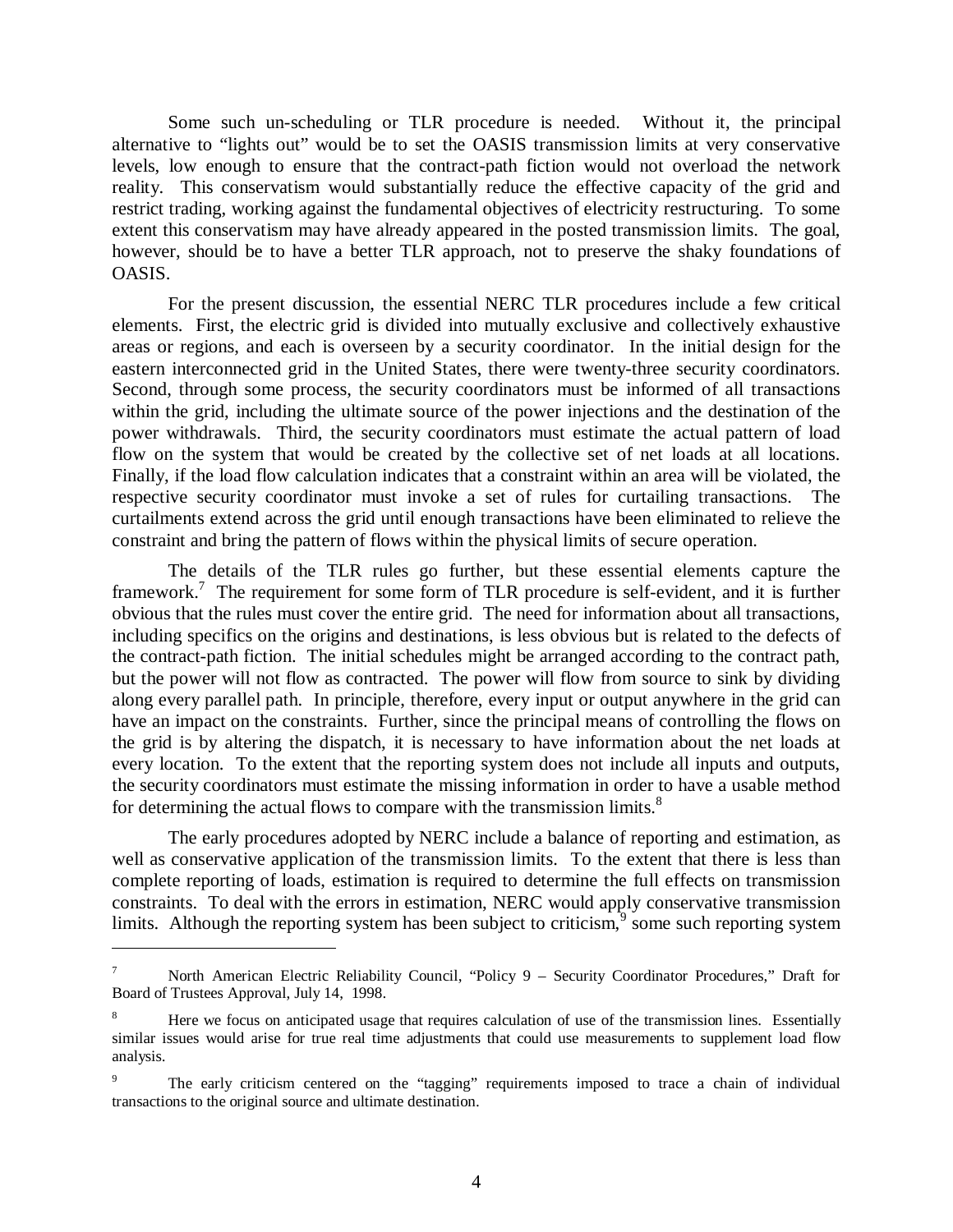is necessary. The NERC reporting process is the subject of continuing attention and improvements to obtain more and better information. In the market-oriented systems outlined below, the information requirements include those in the early TLR design, and more.

By contrast to the improvements in the reporting rules, the NERC curtailment rules for TLR have been criticized as arbitrary and inefficient, disrupting the market and effectively decreasing the secure capacity of the transmission grid.<sup>10</sup> One interpretation of the curtailment rules finds an explanation in the constraining framework of the FERC transmission open access tariffs. The OASIS-based contract-path schedules include a number of priority classes according to degree of "firmness" and duration. No market-based transactions or adjustments are called for; the curtailment approach views the problem solely through the lens of reliability, separate from the market. Under the OASIS system, when transactions across a path would exceed transmission limits on that path, the transactions would be curtailed in order of priority. If the contract path were real, this approach would provide a simple method to ensure at least the reliability of the grid, albeit not the market efficiency of transactions.

Whatever the merits of this approach, it has little to do with what must actually happen on the grid. In reality, it could be that none of the power is scheduled across the constraint, and all the flow comes from schedules on parallel paths. Something else must be done to ensure reliability. In an effort to stay within the FERC framework, the initial TLR mechanism imposed curtailments driven by the priority classifications. However, the TLR approach also recognized that the transmission limit may be elsewhere, not on the contract path. Furthermore, the impact of individual transactions on the limit may be different, depending on the ultimate source and sink of the transaction. To deal with the flows off the path, the initial TLR procedure applies distribution factors to identify the impacts of each source and sink on each of the constraints, and then applies a complicated formula to assign curtailments to the individual transactions. The resulting rule creates a number of difficulties.<sup>11</sup> For example, under these rules it is entirely possible that curtailments of transactions could be many times larger than the offending flows. A 70 MW excess on a transmission limit might precipitate 700 MW of transaction curtailments. Furthermore, the curtailment rules appear to be motivated by a sense of equity and spreading the MW pain across many transactions, but without any explicit connection to the market or knowledge of the real commercial pain.

For example, consider the curtailment rule within priority categories. The impact of transactions on the constraints is measured by the power transfer distribution factor (PTDF). In essence, the PTDF identifies the fraction of the transaction that impacts the constraints. The initial TLR mechanism assigns the curtailments within a priority class in relation to the size of the PTDF, as shown in the left panel of the accompanying figure. For transactions that have a 5% or greater positive impact on the limit, the percent reduction is proportional to the impact.

<sup>&</sup>lt;sup>10</sup> For example, see "TAPS Slaps NERC Line Loading Relief," Electricity Daily, Vol. 11, No. 7, July 10, 998, p. 1.

<sup>11</sup> For a more extensive critique of the initial TLR particulars, see Rajesh Rajaraman and Fernando L. Alvarado, "Inefficiencies of NERC's Transmission Loading Relief Procedures," Electricity Journal, October 1998, pp. 47-54.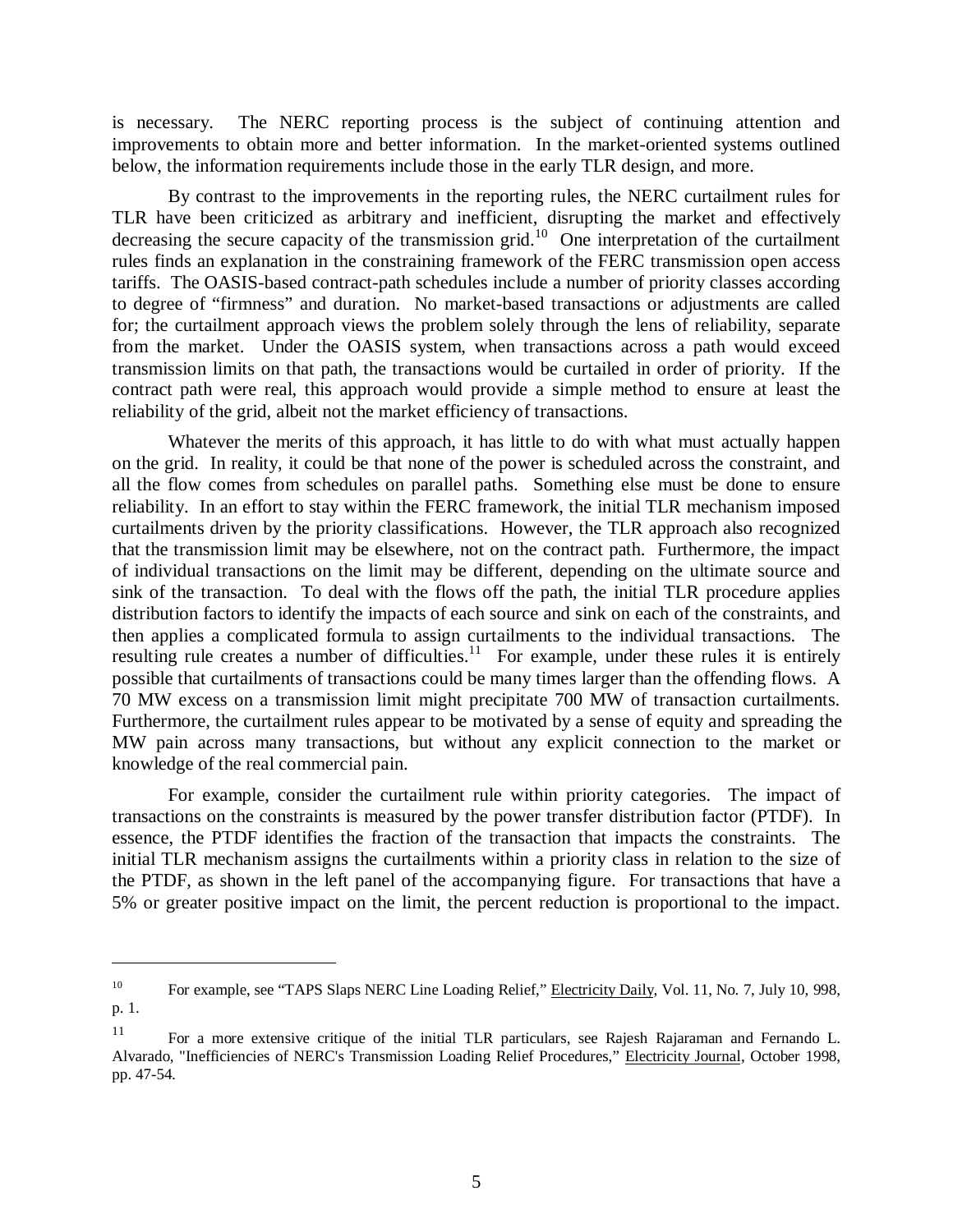

For transactions that have less than a 5% impact, or that have a negative impact and would relieve the constraint through counter-flow, there is no change.

By contrast, market incentives would signal the marginal cost of the flow on the transmission constraint. As we know, for given constraint costs this marginal cost would be a linear function of the PTDF, as shown in the right panel of the figure. <sup>12</sup> For the two results to be compatible, therefore, the implicit assumption would have to be that the transactions with a positive effect on the flow had a common price elasticity, but the transactions in the reverse direction had zero price elasticity. This is unlikely to be the case, and suggests that the TLR rules would be instructing market participants to make adjustments which would be inefficient and inconsistent with market outcomes.

As shown through further examples by Rajaraman and Alvarado, the deviation from efficient curtailment goes beyond this simple example.<sup>13</sup> In the event of even a single constraint, economic curtailment would include redispatch of many transactions. It would not be unusual for the efficient pattern of adjustment to involve simultaneous increases and decreases of output

<sup>&</sup>lt;sup>12</sup> F. C. Schweppe, M. C. Caramanis, R. D. Tabors, and R.E. Bohn, Spot Pricing of Electricity, Kluwer Academic Publishers, Norwell, MA, 1988.

<sup>13</sup> Rajesh Rajaraman and Fernando L. Alvarado, "Inefficiencies of NERC's Transmission Loading Relief Procedures," Electricity Journal, October 1998, pp. 47-54.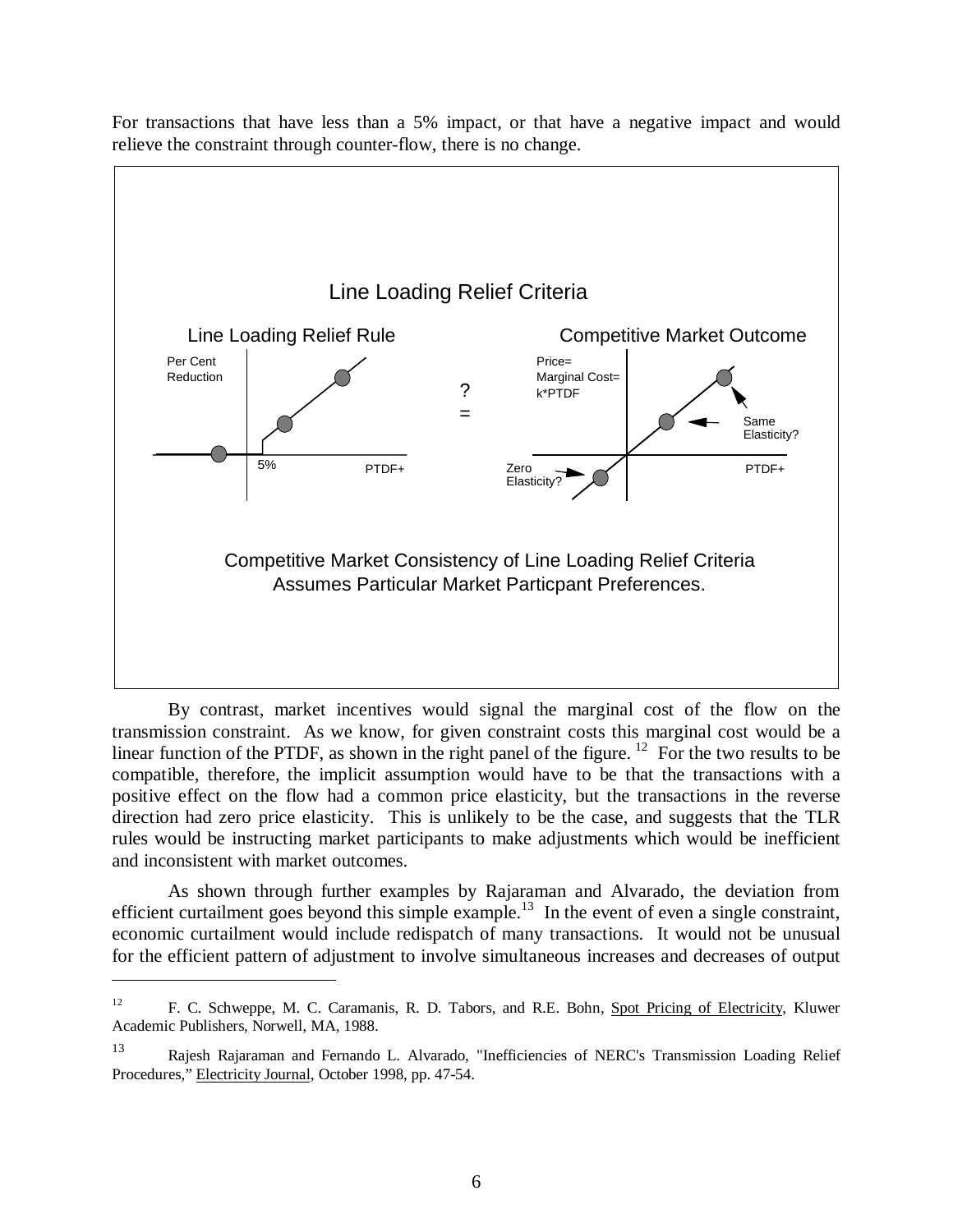from generators at many different locations. And in the real system, there is no reason to expect that there will be only a single transmission constraint. In principle, therefore, under the initial TLR rules it would be possible for a single transaction to receive conflicting orders from different security coordinators. By contrast as illustrated in the accompanying figure, the market outcome would balance the marginal costs of many different interactions between transactions and transmission flows.



The missing ingredient, which is reflected in the complaints of the market participants, is an ability to use the market to support TLR, rather than using TLR to curtail the market. The objective would be to enhance the TLR procedure with market incentives and transactions that have the net effect of relieving the transmission constraints. The NERC people involved in the process know the limitations of TLR, and are working to address the problems. How far they can go is open to question. The limitations of the FERC framework are severe. These limitations need to be replaced with an alternative approach that recognizes and utilizes the interactions with the market.

A market-oriented TLR would still require coordination across multiple regions. There would still be a need for a flow of information about the expected uses of the system. But more would be required. The operation of a market would require information about prices. And if the price incentives are to be real, money would have to change hands. The challenge is to design a market approach that builds on the essential elements of the early TLR mechanism, with a minimum of additional requirements. The system should be able to accommodate multiple regions and be adaptable to aggregation as opportunities appear to integrate larger areas.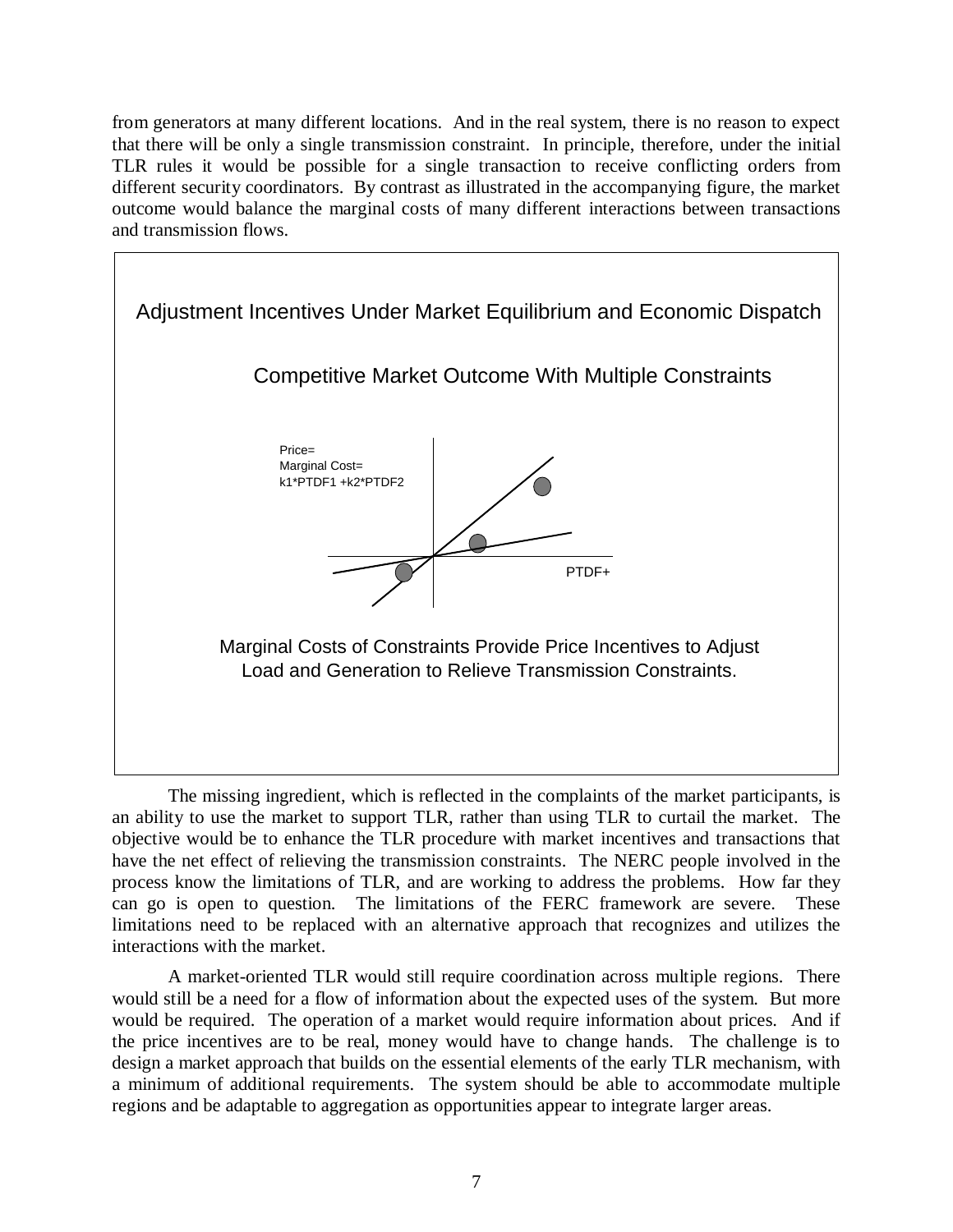#### **COORDINATION ON LOCATIONAL PRICES OF LOADS**

Formally, the problem of coordinating across multiple regions has much in common with decomposition approaches for solving large optimization or equilibrium problems.<sup>14</sup> A coordinated solution of the smaller regional problems would provide a solution for the overall system. For a competitive electricity market, we can approach the task as determining either a market equilibrium or an economic dispatch based on the bids of the market participants. A competitive market equilibrium would be consistent with an economic dispatch based on the market preferences as expressed in the bids. The formulation is flexible, and would include both bilateral transactions and spot market transactions coordinated through the system operator.<sup>15</sup>

The connection between the competitive-market and the economic-dispatch frameworks is well known and has been exploited in the design of electricity markets with independent system operators.<sup>16</sup> There remains a debate about alternative ways to organize the solution of the problem for any given  $ISO<sub>1</sub><sup>17</sup>$  but that is not the central point here. The bid-based economic dispatch approach has been widely and successfully implemented. And, as we shall see below, this approach could be adapted to an iterative approach to coordination across regions. If other methods of finding a satisfactory market equilibrium for a single ISO can be demonstrated, we could consider their application to the multiple ISO problem.

In principle, we start with the formulation of the problem for a single, system-wide ISO. Whatever the merits of having fewer and larger independent system operators, however, it is unlikely that the complete aggregation will occur soon, or ever. The task, therefore, is to develop a coordination mechanism for the system-wide problem that extends across multiple ISOs. These system operators can be viewed as the market-oriented security coordinators that could be the direction of development for the NERC framework.

# **Market Model with Full Grid**

 $\overline{a}$ 

With the goal of describing coordination among ISOs, it is convenient to begin with an economic dispatch formulation that envisions full optimization across the entire system, but

<sup>&</sup>lt;sup>14</sup> Arthur M. Geoffrion, "Elements of Large-Scale Mathematical Programming, Parts I and II," Management Science, Vol. 16, No. 11, July 1970, pp. 652-691. Kiyotaka Shimzu, Yo. Ishizuka, Jonathon F. Bard, Nondifferentiable and Two-Level Mathematical Programming, Kluwer Academic Publishers, Boston, 1997.

<sup>&</sup>lt;sup>15</sup> Scott M. Harvey, William W. Hogan, and Susan L. Pope, "Transmission Capacity Reservations and Transmission Congestion Contracts," Center for Business and Government, Harvard University, June 6, 1996, (Revised March 8, 1997).

<sup>16</sup> For example, the market structures in Argentina, Australia, Chile, England and Wales, Norway and Sweden, New Zealand, and the Pennsylvania-New Jersey-Maryland Interconnection (PJM), among others, all exploit the connection between market equilibrium and economic dispatch.

<sup>17</sup> Hung Po Chao, and Stephen Peck, "A Market Mechanism for Electric Power Transmission," Journal of Regulatory Economics, Vol. 10, No. 1, 1996, pp. 25-59. Tabors Caramanis Associates, "Auctionable Capacity Rights and Market-Based Pricing," March 24, 1997. The California ISO follows some of the principles, but is unusual in working under restrictions imposed to prevent it from employing a least-cost dispatch; see W. Hogan "WEPEX: What's Wrong With Least Cost?", Public Utilities Fortnightly, January 1, 1998. Laurence D. Kirsch, "ISO Economics: How California Flubbed it on Transmission Pricing," Public Utilities Fortnightly, October 15, 1998, pp. 24-32.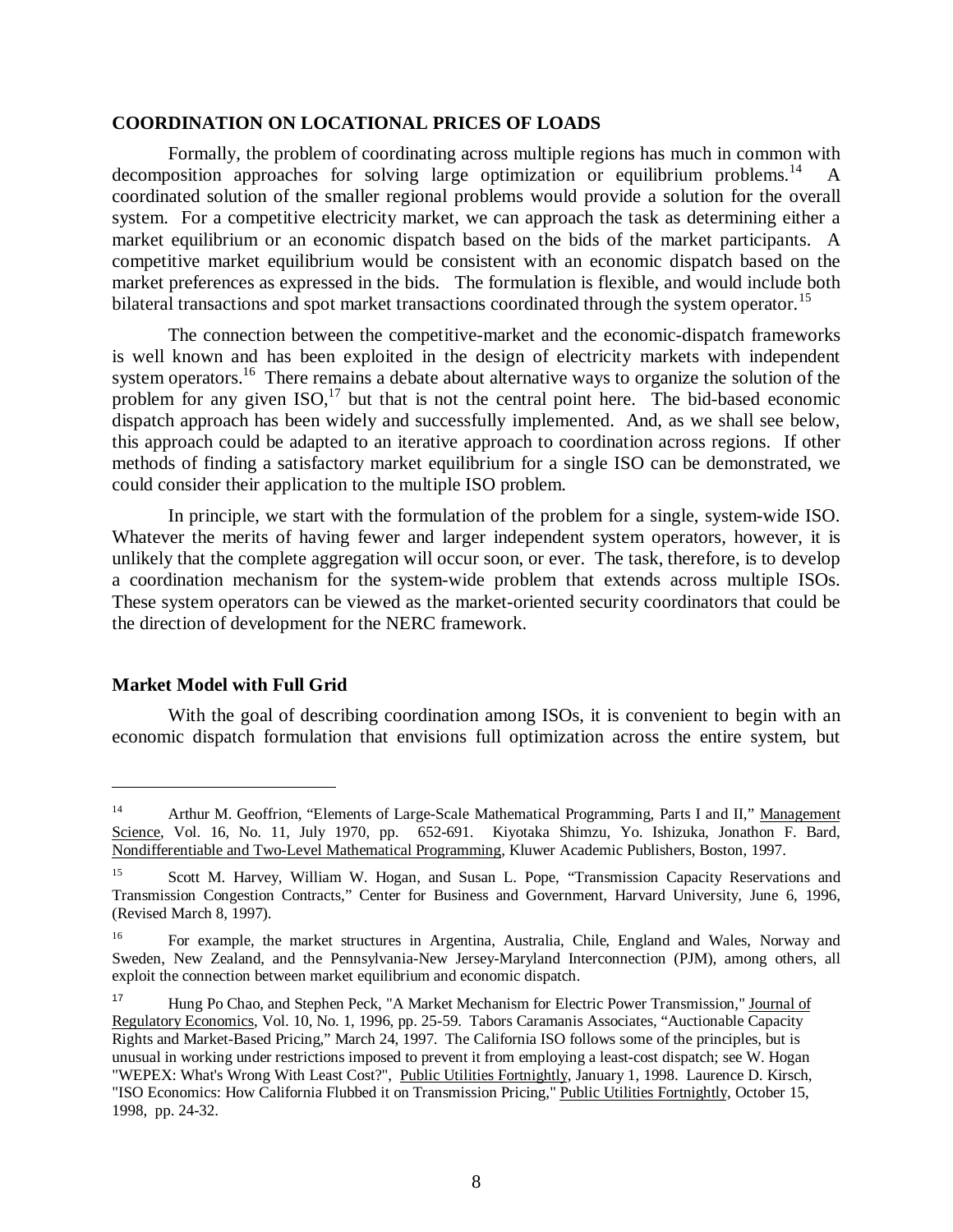explicitly recognizes the existence of multiple regions. For this purpose, we define a model of the power system and a bid-based, security-constrained, economic dispatch.

Let:

 $\overline{a}$ 

| $y_i$           | the vector of net loads at the buses in region i, equal to demand minus<br>generation at each bus, for regions $i = 1, 2, , n$ , |
|-----------------|----------------------------------------------------------------------------------------------------------------------------------|
| $B_i(y_i)$      | the bid-based net benefit function for net loads in region i,                                                                    |
| $L(y_1,,y_n)$   | the system constraint on net loads at all buses to ensure balance with<br>losses and generation,                                 |
| $K_i(y_1,,y_n)$ | the vector of constraints in the transmission grid in region i.                                                                  |

The net loads could be interpreted as for both real and reactive power in a full AC formulation of the optimal power flow or economic dispatch problem. However, nothing would be lost from the interpretation below if we think of the model in terms of real power only.

The regional net-benefit function  $B_i$  represents the benefits of load minus the costs of generation at each bus aggregated for the region. We can think of this as constructed in the usual way from the upward sloping supply bids and downward sloping demand bids of the market participants at each location.<sup>18</sup> Bilateral transactions would be included in the usual way as fixed schedules with or without increment and decrement bids that would be part of the benefit function.

The load balance constraints in *L* include the system wide requirement to balance loads, generation and losses. In the AC model there would be two elements in the vector, for real and reactive power. In a real-power only approximation, this would be the single load balancing constraint.

The constraints  $K_i$  include all the possible limitations on the flow of power in the grid, including thermal, voltage, stability, or any other limits.<sup>19</sup> The constraints are represented here as a function of the net loads at each bus. The formulation treats other variables, such as voltage magnitudes and angles, as intermediate values that are implicit in the problem but suppressed in the explicit model formulation. The transmission constraints include all limits that would arise in the event of a set of monitored contingencies. The number of constraints included in  $K_i$  could be quite large, but as is usual in these matters, the ultimate focus will be on the binding constraints in the ultimate dispatch.

Anticipating a later discussion, this approach to modeling the constraints is referred to as a full grid model in that the explicit variables are only the net loads. Hence, the model of constraints must have a characterization of the full grid, and it is assumed possible to determine the impact on any constraint from net load at any bus. Subsequently we will consider an

<sup>&</sup>lt;sup>18</sup> Hence the net-benefit function is concave and separable across locations. For simplicity, we assume that the function is differentiable, but this could be relaxed to include step functions without affecting the discussion conclusions here.

<sup>&</sup>lt;sup>19</sup> The constraints could be many and complex, driven by the effects of Kirchoff's laws on power flows. As usual, we assume that the resulting constraint functions are differentiable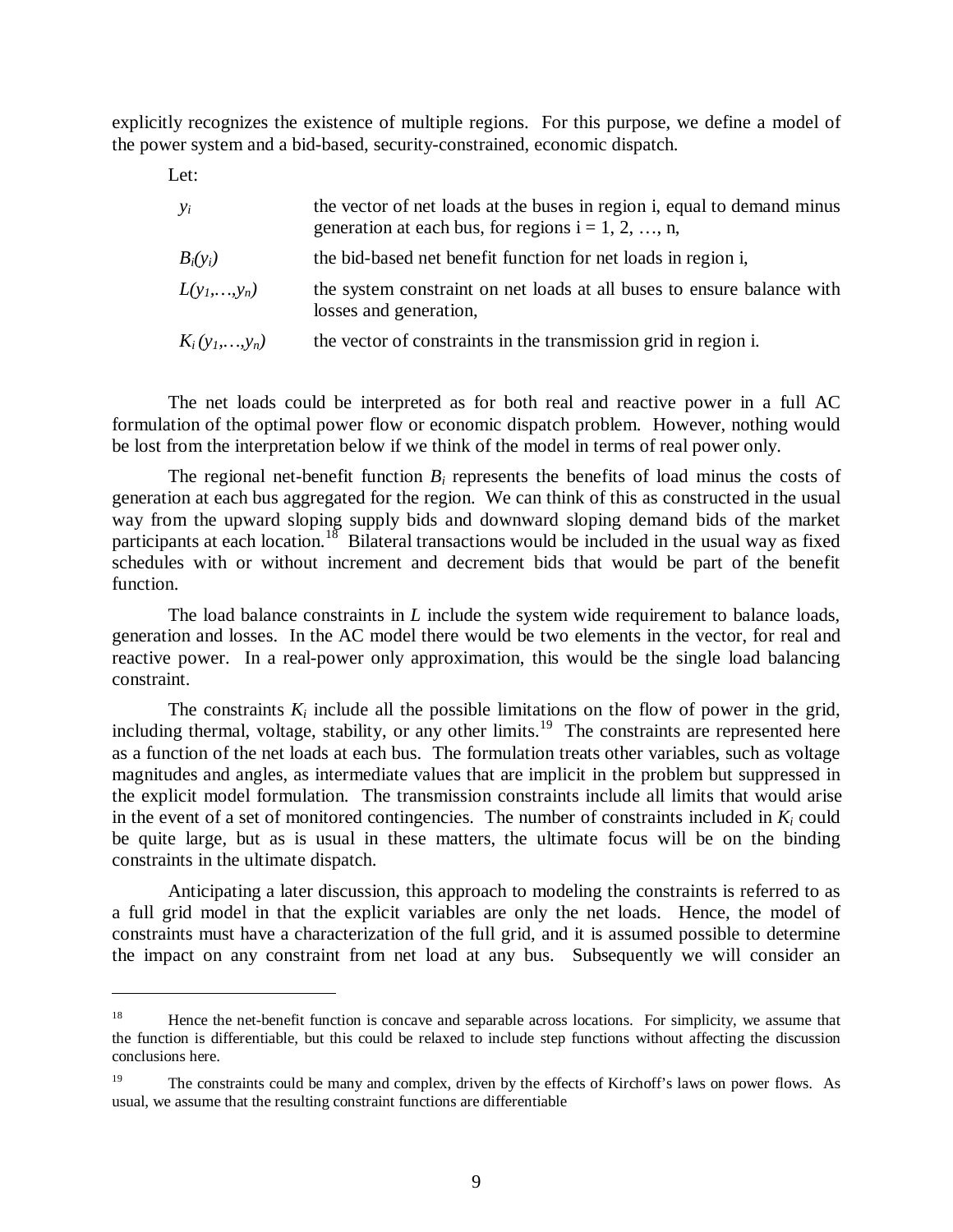alternative model where only the regional grid need be considered, at the expense of introducing "dummy" connecting variables at the point of connection between regions.

The basic formulation of the problem that we would like to solve can be summarized as the same as the bid-based, security constrained, economic dispatch over the entire grid. The representation is at a high level of abstraction to emphasize the important details of the coordination problem. However, the representation is consistent with standard economic dispatch procedures. For a given dispatch hour, we choose the net loads to maximize the total sum of the net benefits over the entire grid:

$$
Max_{y_1, \dots, y_n} \sum_{i=1}^n B_i(y_i)
$$
  
\nsubject to  
\n
$$
L(y_1, \dots, y_n) = 0,
$$
  
\n
$$
K_i(y_1, \dots, y_n) \le 0, \quad i = 1, 2, \dots, n.
$$
\n(1)

A solution to this optimization problem would give rise to constraint multipliers and a vector of locational market prices for each region that would satisfy the relation:<sup>20</sup>

$$
p_i = \nabla B_i = \theta \nabla L_i + \sum_{j=1}^n \lambda_j \nabla K_{ji} .
$$
 (2)

Here the gradient  $\nabla L_i$  is the marginal impact on generation and losses of an increase in load at the bus, and  $\theta$  has an interpretation as the price of power at the reference bus selected for the load flow calculations. The matrix of gradients in  $\nabla K_{ii}$  captures the impacts on the j<sup>th</sup> region's constraints from an increase in the loads of the buses in the i<sup>th</sup> region, and the variables  $\lambda_i$  represent the constraint prices or marginal values of the transmission limit. Note that most constraints will not be binding. Hence,  $\lambda_j$  will be zero for most constraints, excepting the binding constraints. $^{21}$ 

In the terms of the TLR procedures, the gradients  $\nabla K_{ii}$  are the distribution factors for the constraints assuming the change in net loads at the bus is balanced at the reference bus. In general, these distribution factors depend on the configuration of the net loads. In concept, the equivalent NERC PTDF for any other transaction between locations would equal the difference in the corresponding elements of  $\nabla K_{ii}$ . Hence, these critical data are available and have a familiar interpretation.

<sup>&</sup>lt;sup>20</sup> For the real power case with the usual DC-load approximation, see F. C. Schweppe, M. C. Caramanis, R. D. Tabors, and R.E. Bohn, Spot Pricing of Electricity, Kluwer Academic Publishers, Norwell, MA, 1988. M. C. Caramanis, R. E. Bohn, and F. C. Schweppe, "Optimal Spot Pricing: Practice and Theory," IEEE PAS, Volume PAS-101, No. 9, September 1982, develops optimal spot pricing for both real and reactive power.

<sup>&</sup>lt;sup>21</sup> For a discussion of dispatch-based pricing, see William W. Hogan, E. Grant Read and Brendan J. Ring, "Using Mathematical Programming for Electricity Spot Pricing," Energy Models for Policy and Planning, International Transactions of Operational Research, Vol.3, No. 3/4, 1996.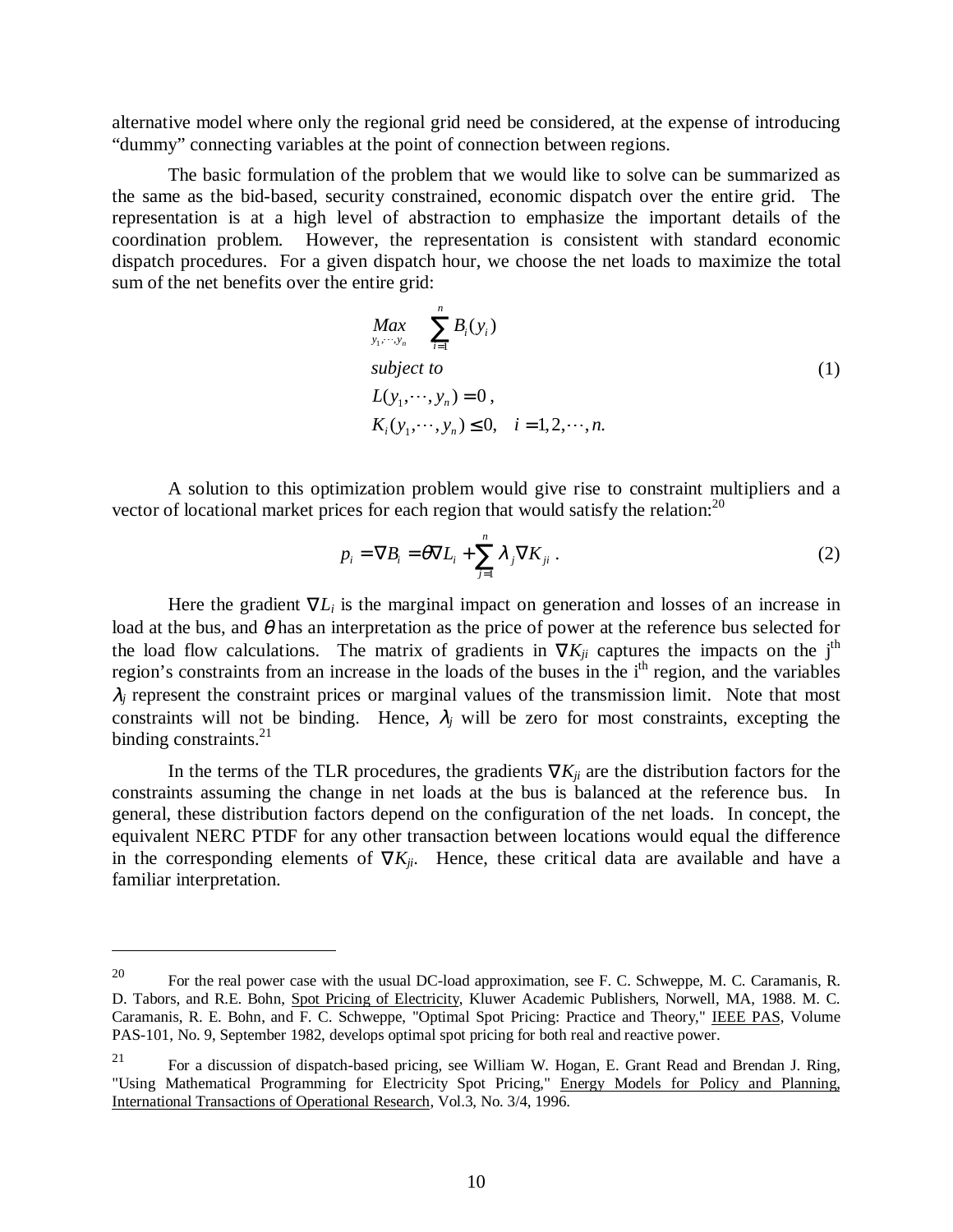#### **Regional Decomposition**

 $\overline{a}$ 

There is a close connection between the binding transmission constraints and the constraint prices. Anticipating the decomposition of the problem by regions, we recognize that for any region we could focus on the transmission constraints it monitors and "price out" the constraints in other regions. In terms of optimization theory, this is a selective dualization of the problem.22 Hence, for region j it follows that if we know the constraint prices for the other regions (i≠j), a solution for the economic dispatch problem in (1) would also be a solution for the dualized problem<sup>23</sup>:

$$
Max_{y_1, \dots, y_n} B_j(y_j) + \sum_{i \neq j} B_i(y_i) - \sum_{i \neq j} \lambda_i K_i(y_1, \dots, y_n)
$$
  
\nsubject to  
\n
$$
L(y_1, \dots, y_n) = 0,
$$
  
\n
$$
K_j(y_1, \dots, y_n) \le 0.
$$
\n(3)

The choice of region is arbitrary. Furthermore, in the context of TLR it is natural to think of the existing schedules as given and emphasize the changes in the schedules. Then we can restate (3) by viewing the net loads (*y*) as given and formulate the problem as the determination of the deviations (*x*) from the given schedules, as in:

$$
Max_{x_1, \dots, x_n} B_j(y_j + x_j) + \sum_{i \neq j} B_i(y_i + x_i) - \sum_{i \neq j} \lambda_i K_i(y_1 + x_1, \dots, y_n + x_n)
$$
  
\nsubject to  
\n
$$
L(y_1 + x_1, \dots, y_n + x_n) = 0,
$$
  
\n
$$
K_j(y_1 + x_1, \dots, y_n + x_n) \le 0.
$$
\n(4)

If the given loads and constraint prices in (4) are an optimal solution to the economic dispatch problem in (1), then an optimal solution for the deviations would be zero.

<sup>&</sup>lt;sup>22</sup> Arthur M. Geoffrion, "Duality in Nonlinear Programming: A Simplified Applications-Oriented Devleopment," SIAM Review, Vol. 13, 1971, pp. 1-37.

<sup>&</sup>lt;sup>23</sup> Shmuel Oren noted that the argument is motivated by the completely convex case, such as with the DCload model for real power. In the AC-model, even without global convexity, the same argument applies to the solution of the first order Kuhn-Tucker necessary conditions of an optimum. The constrained AC problem could be well behaved in the sense that a solution for the first order conditions provides a solution for the market equilibrium problem. If not, the difficulties would extend beyond the mechanics of decomposition to call into question the existence of a competitive market equilibrium and might point to a greater role for more direct management of the grid and less reliance on markets.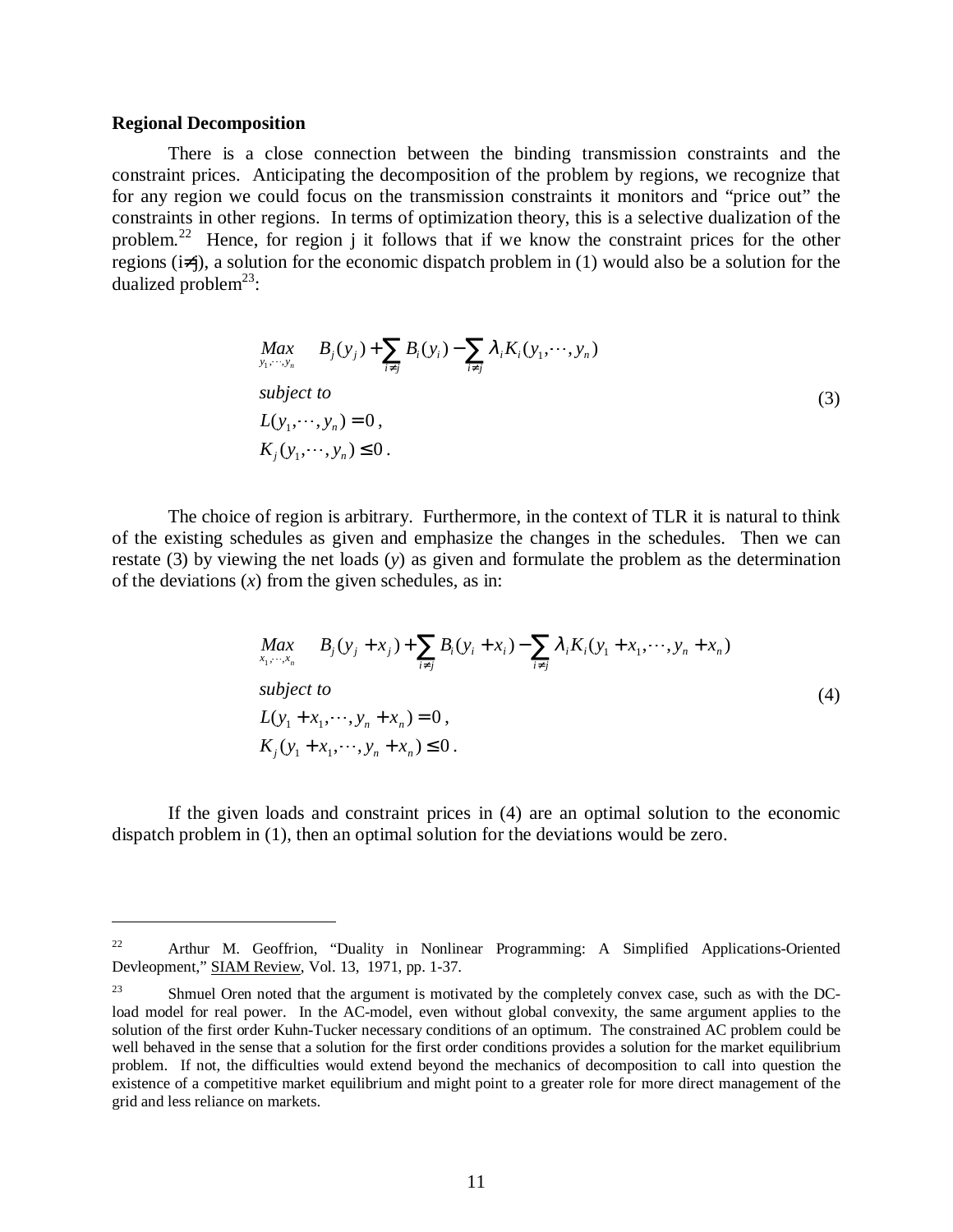Our focus on market solutions and prices motivates another reformulation through linearization of the problem. However, we apply this linearization in terms of the deviations (*x*) as in:

$$
Max_{x_1, \dots, x_n} B_j(y_j + x_j) + \sum_{i \neq j} \nabla B_i x_i - \sum_i \sum_{k \neq j} \lambda_k \nabla K_{ki} x_i
$$
\n
$$
subject to
$$
\n
$$
L(y_1 + x_1, \dots, y_n + x_n) = 0,
$$
\n
$$
K_j(y_1 + x_1, \dots, y_n + x_n) \le 0.
$$
\n(5)

Here we have dropped constant terms from the objective function. If the constraint prices and net loads *y* in (5) provide a competitive market equilibrium and, therefore, a solution to the economic dispatch problem, then again zero would be an optimal solution for the deviations in this linearized problem.

An alternative way to write the linearized problem would be in terms of the market locational prices, where the prices at the buses are  $p_i = \nabla B_i$  for an increment in net load. The components associated with the constraints are the locational congestion components of the prices,  $\omega_{ki} = \lambda_k \nabla K_{ki}$ , for an increment in the net load. In other words,  $\omega_{ki}$  is the marginal congestion opportunity cost for loads in region i induced by the constraints in region k. Then (5) becomes:

$$
Max_{x_1, \dots, x_n} B_j(y_j + x_j) + \sum_{i \neq j} p_i x_i - \sum_i (\sum_{k \neq j} \omega_{ki}) x_i
$$
  
\nsubject to  
\n
$$
L(y_1 + x_1, \dots, y_n + x_n) = 0,
$$
  
\n
$$
K_j(y_1 + x_1, \dots, y_n + x_n) \le 0.
$$
\n(6)

The accompanying figure illustrates the regional decomposition.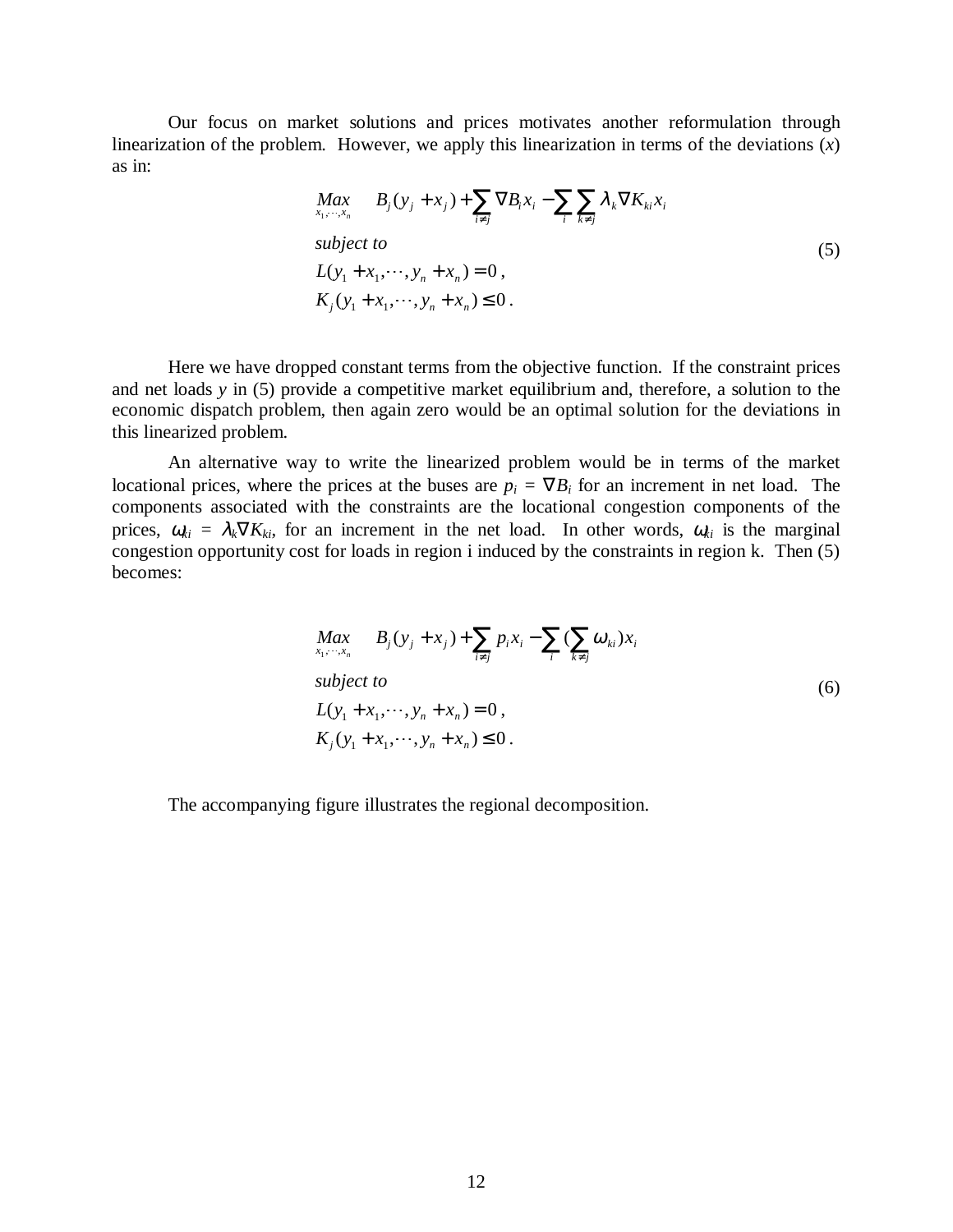

This formulation of the problem lends itself to a natural interpretation.

The formulation in (6) takes the perspective of an arbitrarily selected region. The function  $B_i$  defines the local net benefits based on the bids. The term  $p_i x_i$  is the net profit from purchase and sale in region i, for each external region. The term  $\omega_{i}x_i$  is the congestion payment to region k for the change in net loads in region i. Hence, given the net load nominations made by all the other regions, and given the market clearing prices of net loads (*p*) and congestion (ω) elsewhere, the local problem for the regional ISO is to choose the deviations from the nominations across the grid, subject to load balancing and local constraints, so as to maximize the net local benefits plus the profits from purchase and sale elsewhere in the network, minus the cost of congestion. This still has the form of an economic dispatch problem. It is, for example, the type of problem solved by the PJM ISO, ignoring the prices and congestion costs in the external regions. However, including these prices and congestion costs would be easy, if they were available, and would not require any fundamental reformulation of the problem.

We could formulate this problem for each region. Each region would give explicit attention to its local constraints, but not to the constraints of other external regions. The congestion prices would capture the effects of external constraints. If the external prices and nominations are at the market equilibrium, then each region would have zero deviation as an optimal solution for its version of (6).

Given arbitrary nominations  $y$  and estimates of the market prices  $p$  and  $\omega$ , the corresponding statement of the adjustment problem could now distinguish the solution as seen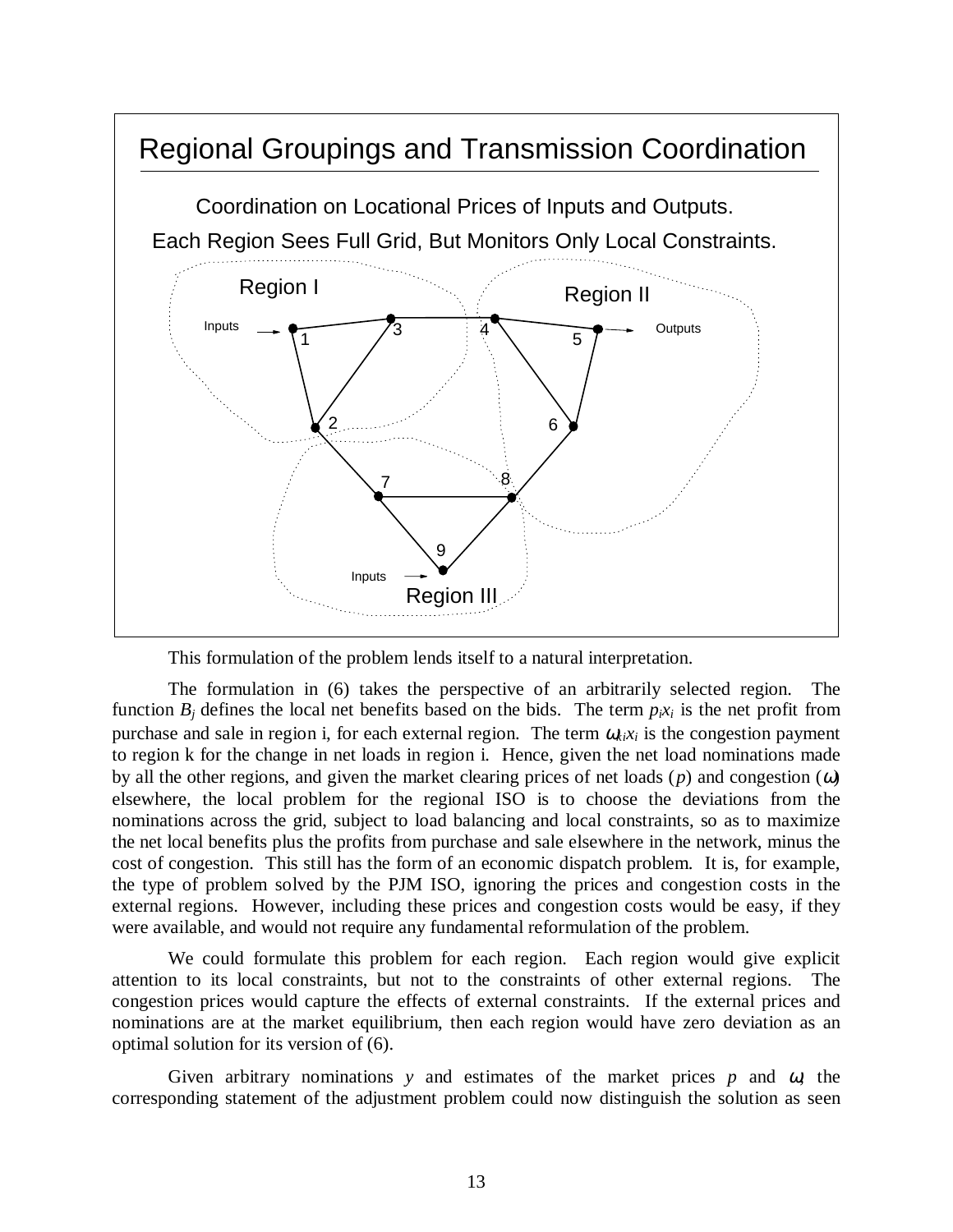from the perspective of each region. Hence, if we identify  $x^j$  as the full system adjustment vector as seen from region j,  $x^j = (x_1^j, \dots, x_n^j)$ , then we could restate (6) as in:

$$
\begin{aligned}\n\max_{x_1^j, \dots, x_i^j} & B_j(y_j + x_j^j) + \sum_{i \neq j} p_i x_i^j - \sum_i (\sum_{k \neq j} \omega_{ki}) x_i^j \\
\text{subject to} \\
L(y_1 + x_1^j, \dots, y_n + x_n^j) &= 0, \\
K_j(y_1 + x_1^j, \dots, y_n + x_n^j) &\leq 0.\n\end{aligned} \tag{7}
$$

Heuristically, we could imagine a price coordination process that used (7) to generate a sequence of adjustments in the system nominations. One approach would be to update each region in turn. Another sequence would be to allow all the regions to update simultaneously.<sup>24</sup> Hence, we would start with an estimate of *y*, *p*, and  $\omega$ . Each region would solve its version of (7) to generate its adjustment vector  $x^j$ . For the simultaneous update, the new estimates would be:

$$
y^{new} = y^{previous} + \sum_{j=1}^{n} x^{j} / n,
$$
  
\n
$$
p^{new} = (p_1^{new}, \dots, p_n^{new}) = (\nabla B_1(y_1^{previous} + x_1^1), \dots, \nabla B_n(y_n^{previous} + x_n^n)),
$$
  
\n
$$
\omega^{new} = (\omega_1^{new}, \dots, \omega_n^{new}), with
$$
  
\n
$$
\omega_j^{new} = (\omega_{j1}^{new}, \dots, \omega_{jn}^{new}) = (\lambda_j^{new} \nabla K_{j1}(y_1^{previous} + x_1^j, \dots, y_n^{previous} + x_n^j), \dots, \lambda_j^{new} \nabla K_{jn}(y_1^{previous} + x_1^j, \dots, y_n^{previous} + x_n^j)).
$$
\n(8)

The motivation here is that a region's decisions should have the principal impact on its prices, both the estimate of the total prices at the buses and the implied cost of congestion for the constraints monitored by the region. The revised estimates of the local prices and system schedules would provide more and better information for all the other regions.

If this process converges, then we would have a competitive market equilibrium. This approach is similar to the market process outlined by Schweppe et al., in which a single auctioneer would update prices and the market participants would respond to these prices.<sup>25</sup> The coordination process here is different than that proposed by Schweppe et al., however, in that there is not just a single auctioneer (i.e., not just one ISO) announcing prices. Furthermore, the responding regions internalize some of the constraints to produce new estimates of the prices, not just new estimates of the net loads. A slightly more subtle point is that iteration through the regions guarantees that an overall solution would satisfy not only the first-order necessary

 $24$  This is analogous to an application of Gauss-Seidel or Jacobi iteration on a set of non-linear equations. See J. M. Ortega and W. C. Rheinboldt, Iterative Solution of Nonlinear Equations in Several Variables, Academic Press, 1970.

<sup>&</sup>lt;sup>25</sup> F. C. Schweppe, M. C. Caramanis, R. D. Tabors, and R.E. Bohn, Spot Pricing of Electricity, Kluwer Academic Publishers, Norwell, MA, 1988.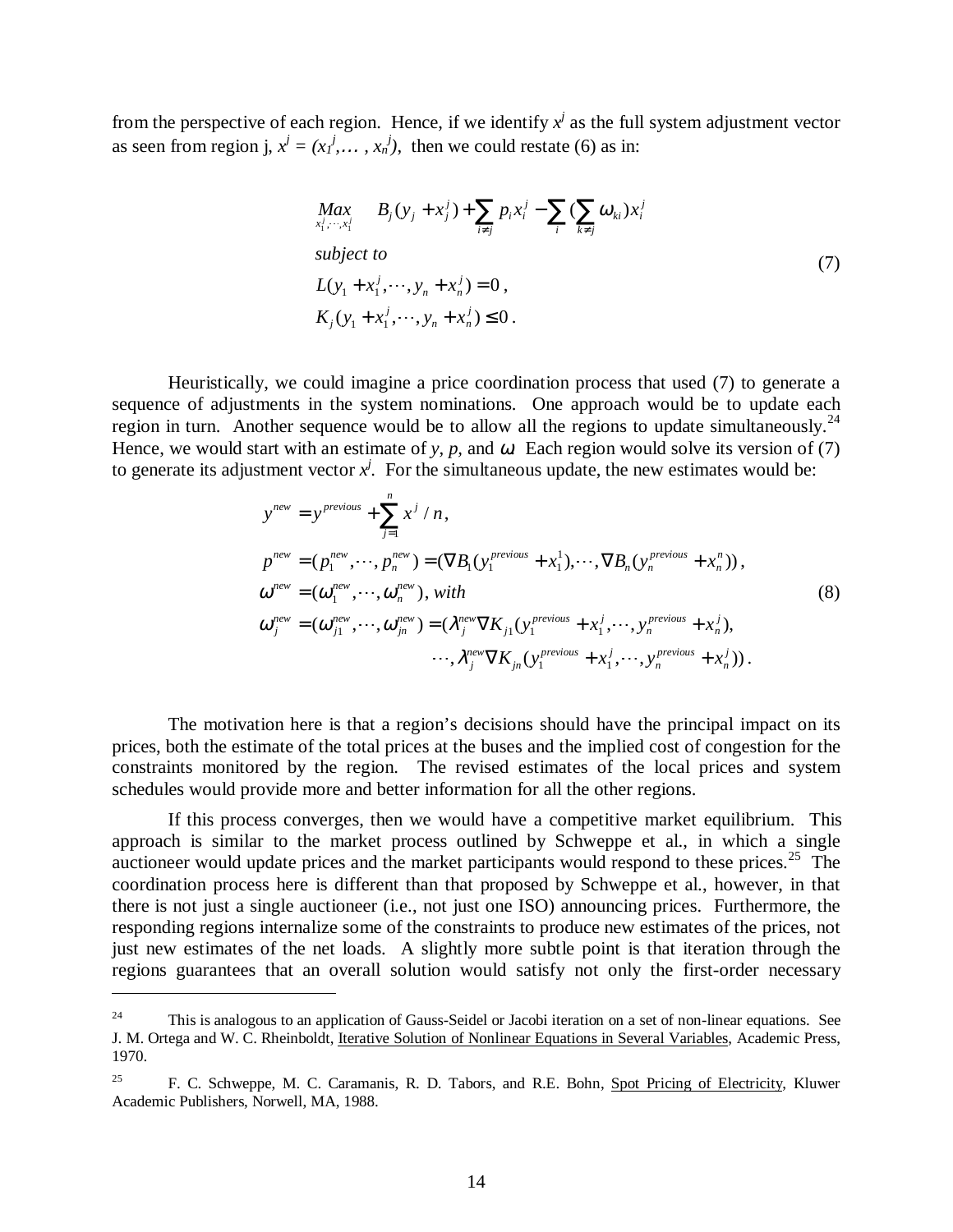conditions for optimality, but also the complementarity requirement that constraint prices are zero for non-binding constraints and positive only when the constraints are binding.

Use of the coordination problem within the context of an iterative approximation of the solution of the market equilibrium problem suggests the use of a slightly different formulation. With only an approximation of the prices, a solution for  $(7)$  may yield large, even unbounded changes in the adjustment variables. This is a familiar computational problem. It suggests the use of a well known approach of creating an auxiliary problem that is better behaved with approximate solutions but which is still consistent with the market equilibrium. Suppose, for example, that we have an estimate of the change in the price and congestion cost that would be induced by a change in the net loads. Let this be  $\varepsilon_i$ . Then the auxiliary problem with an approximate linear demand curve could be:

$$
\begin{aligned}\n\max_{x_1^j, \dots, x_i^j} & B_j(y_j + x_j^j) + \sum_{i \neq j} (p_i - \varepsilon_i x_i^j) x_i^j - \sum_i (\sum_{k \neq j} \omega_{ki}) x_i^j \\
\text{subject to} \\
L(y_1 + x_1^j, \dots, y_n + x_n^j) &= 0, \\
K_j(y_1 + x_1^j, \dots, y_n + x_n^j) &\leq 0.\n\end{aligned} \tag{9}
$$

An equilibrium solution with zero deviation for (6) or (7) would also be an equilibrium solution for (9). Importantly, at equilibrium all these formulations have the same first-order conditions in terms of the prices. However, at an approximate solution, (9) is more likely to be well behaved in the use of the estimates of how prices would change as the dispatch is adjusted.<sup>26</sup> Experience on related problems suggests that the convergence properties with reasonable starting estimates can be quite good.<sup>27</sup> Judicious choice of the approximation parameters  $\varepsilon$  helps. However, the equilibrium condition does not depend on the choice of  $\varepsilon$ , so it is not necessary to require that this information be exchanged among the regions.

#### **Information Exchange and Payments**

 $\overline{a}$ 

Coordination of multiple regions as envisioned here anticipates each region following certain rules and exchanging information. The coordination process does not quite require a coordinator. If each region follows the rules, the information need only be published on a bulletin board. However, reliance on market forces and coordination on prices requires that the prices provide meaningful incentives, so there would be payments made at the equilibrium prices.

<sup>&</sup>lt;sup>26</sup> The adjustment approximation might also apply to the congestion prices. However, it is harder to know how to make these adjustment estimates throughout the grid. The network interactions could be complicated, and part of the purpose of the decomposition is to avoid the requirement to know much about the nature of external constraints.

<sup>27</sup> Byong-Hun Ahn and William W. Hogan, "On Convergence of the PIES Algorithm for Computing Equilibria," Operations Reasearch, Vol, 30, No. 2, March-April 1983, pp. 281-300.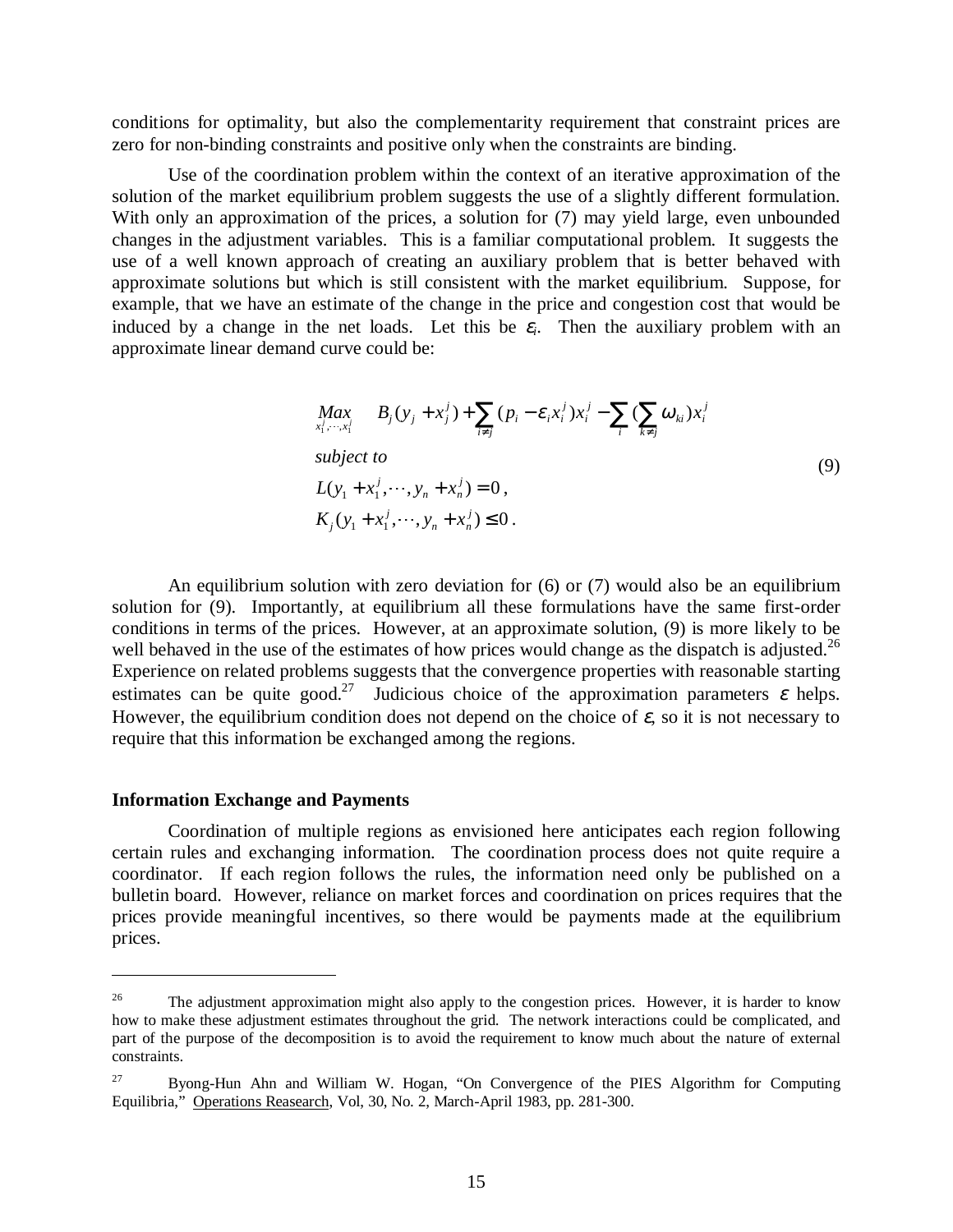The market rules within a region are not the focus here. For simplicity, assume that each market follows rules within the region much like the rules in PJM. Hence, market participants have a deadline for submitting bilateral schedules and spot market bids. Once submitted, the ISO uses this information to find a bid-based, security-constrained, economic dispatch. This requires both analysis of the dispatch within the region, and iterative exchange of information with the other regional ISOs. The final equilibrium and associated prices are used in the settlement system. In effect, coordination among the ISOs produces a "virtual ISO" for the entire system, as illustrated in the figure.



The basic regional model in (9) is familiar as an economic dispatch formulation in terms of the net loads. The process starts with an initial set of schedules (*y*), with estimates of locational prices (*p*) and with estimates of congestion prices (ω) available for the entire grid. Given this information, each regional ISO solves its version of (9) and produces new estimates for its prices  $(p_i)$ , for its congestion prices for the grid  $(q_i)$  and for its schedule adjustments for the grid  $(x^j)$  according to (8). These in turn produce new estimates for the aggregate schedules, locational prices and locational congestion estimates. The process would continue further interaction among the ISOs until an acceptable solution is obtained.

Compared to the initial TLR procedures adopted by NERC, the new information is predominantly in the form of prices. The transaction reporting system already requires explicit reporting of inter-regional transactions, and implicit estimation of the balance of the intraregional schedules, in order to calculate the impacts on transmission constraints. The prices would be a new reporting requirement, but would seem to be essential in some form to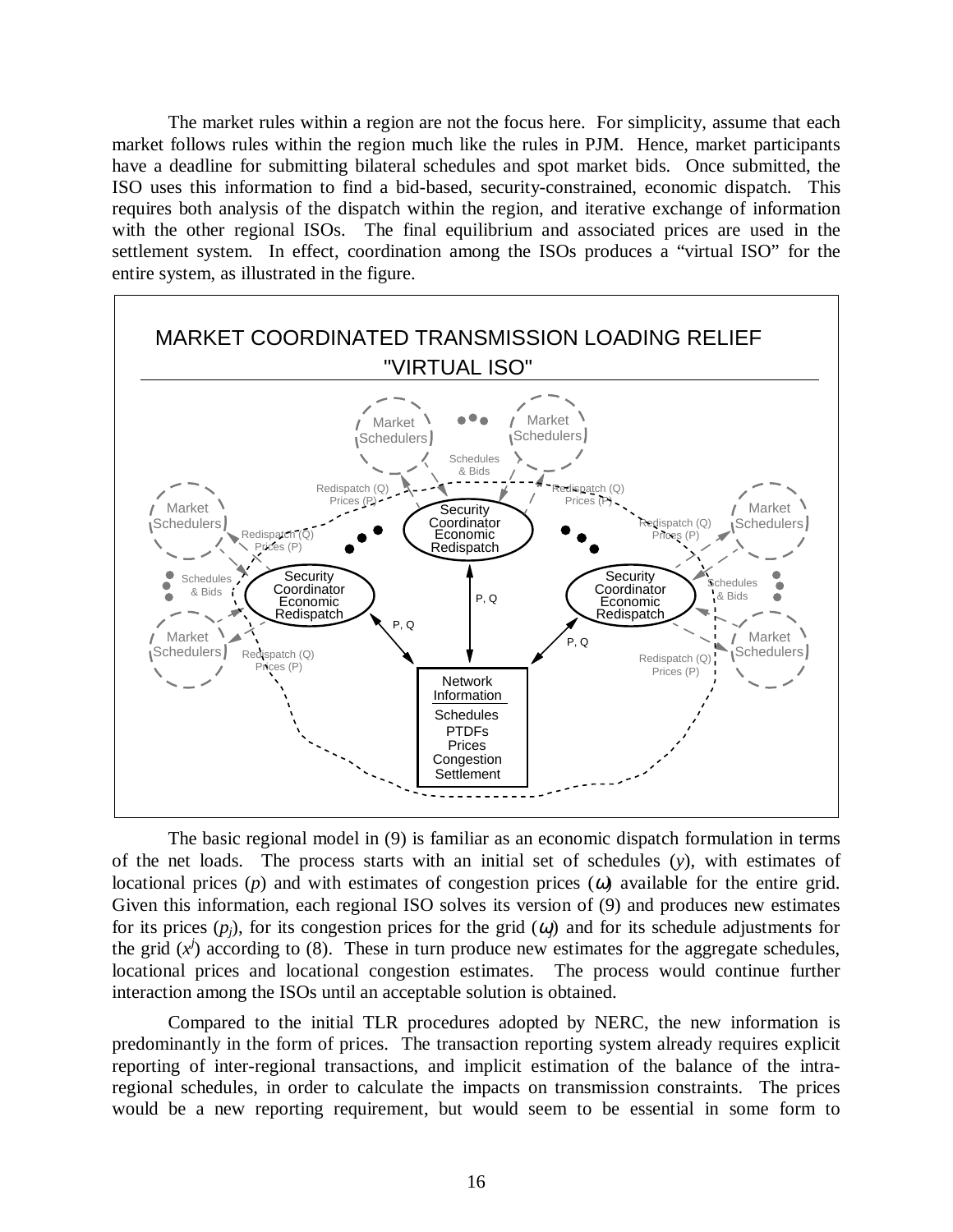implement a market-oriented coordination system. The system would not require one ISO for the entire grid. Rather, each regional ISO could start with the information obtained from the others to produce its needed update on the price effects induced by the constraints the particular ISO is monitoring. Given the prices, each ISO needs keep track only of its own constraints.

The payments could take many forms. A natural organization would be to have users at each location treated as though they purchased or sold at their respective locational prices. Those buying and selling in the spot market would use the equilibrium prices (*p*). Those scheduling bilateral transactions would pay the difference in the locational prices at the source and destination.<sup>28</sup> As usual, the system could operate in a hub and spoke framework, decomposing transactions between locations as being to and from the hub.

The settlement system in aggregate would have the usual property that net payments by loads would be at least as large as the payments to generators. In other words, we always have  $py \ge 0$ . In the case of active transmission constraints, the net payments would be positive, or  $py > 0$ . The difference would reflect the value of the transmission congestion.

This happy result that avoids revenue deficits in the aggregate would not be guaranteed for each region. Region by region, we could not determine the sign of  $p_iy_i$ , only that the sum across all regions would be non-negative. For instance, if one region had all the generation and another had all the load, there could not be individual payments balance in each region. Hence, there would have to be a settlements system for the network as a whole. In other words, there would be payments to and from the various regions. The distribution of the surplus could be handled in various ways, such as in the creation of transmission congestion contracts.<sup>29</sup>

# **Coordination on Prices of Constraints**

 $\overline{a}$ 

A variant of the coordination on locational prices is available from (9) by modifying the transfer to coordinate on the constraints prices  $\lambda$  rather than the locational congestion prices  $\omega$ . As Stoft<sup>30</sup> explains, typically the number of binding constraints in the current dispatch will be (greatly) less than the number of constraints and the number of distinct locations.<sup>31</sup> Hence, the market might coordinate on the constraint prices.

The simplification would come at the cost of now requiring that the distribution factors  $\nabla K_{ki}$  be published for each binding constraint.<sup>32</sup> To keep the arithmetic simple, suppose there are

<sup>&</sup>lt;sup>28</sup> An early implementation of this idea appears in the PJM proposal to allow transactions from outside the region avoid TLR curtailments from PJM by paying congestion cost at the difference in locational prices. PJM Energy Committee Minutes of September 9, 1998, pp. D-9-7&8.

<sup>&</sup>lt;sup>29</sup> Scott M. Harvey, William W. Hogan, and Susan L. Pope, "Transmission Capacity Reservations and Transmission Congestion Contracts," Center for Business and Government, Harvard University, June 6, 1996, (Revised March 8, 1997).

<sup>&</sup>lt;sup>30</sup> Steven Stoft, "Congestion Prices with Fewer Prices than Zones," Electricity Journal, May 1998, pp. 23-31.

<sup>&</sup>lt;sup>31</sup> This small number of binding constraints should apply for an individual dispatch. Note that this would not be true in the long run over a period covering different dispatches. Almost by definition, the potential binding constraints would be all the monitored contingency constraints, which is typically a very large number.

<sup>&</sup>lt;sup>32</sup> Note that in the DC-load model approximation the distribution factors depend on the state of the grid, but not the dispatch. In the full AC-load model of the real, the distribution factors change with the dispatch.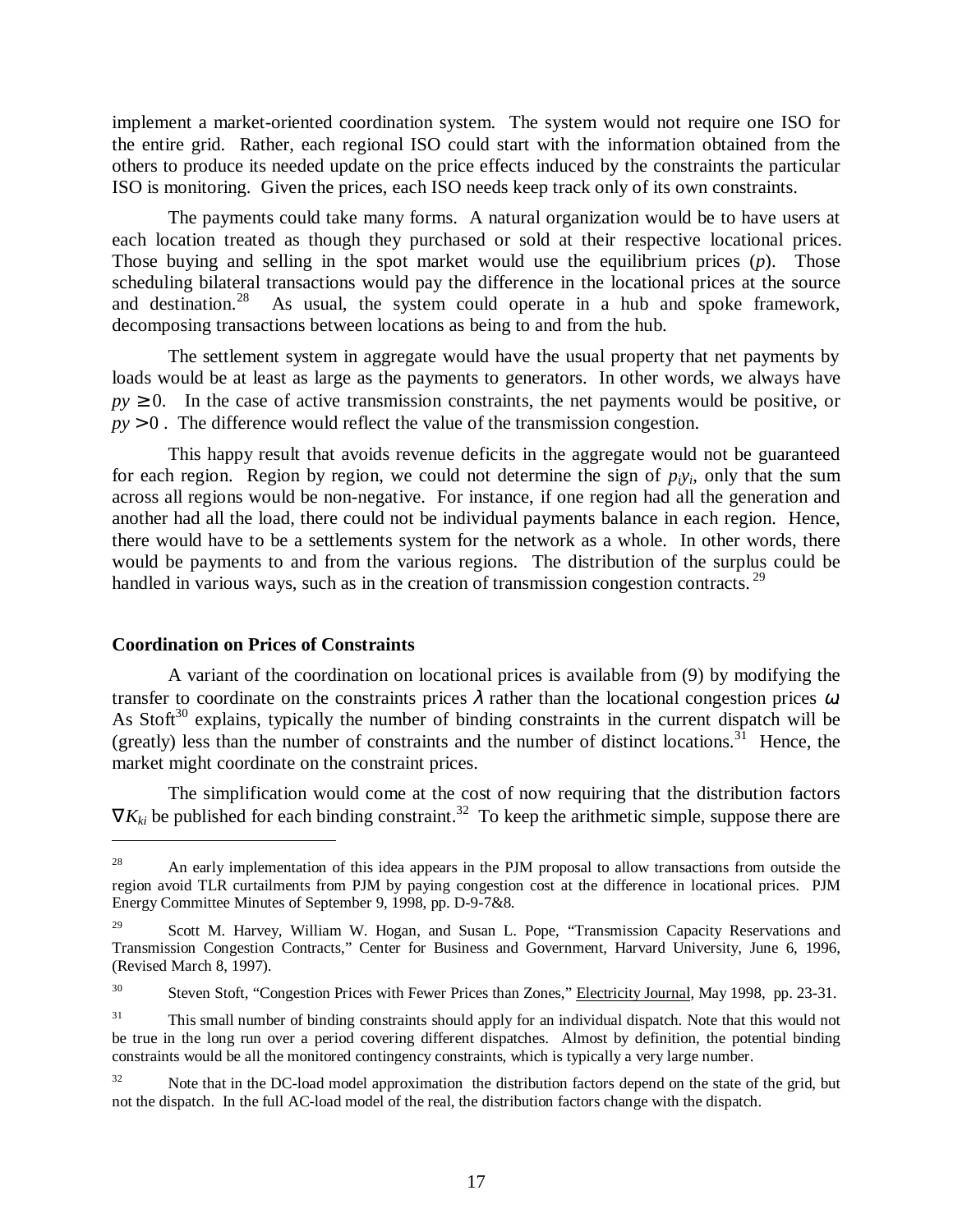a thousand nodes, three regions, and two binding constraints in each of the regions. Under the coordination via locational prices, each security coordinator would publish 1000 congestion prices for a total of 3000. These congestion prices would be additive, and immediately reduce to 1000 congestion prices posted for the current iteration.

Under coordination on prices of constraints, each security coordinator would publish two constraints prices and 2000 distribution factors. There would be a total of six constraint prices, which seems better than the 1000 locational congestion prices. But there would now be 6000 distribution factors published. Of course, these could be aggregated in the simple arithmetic to convert them into the locational congestion prices, but only at the cost of foregoing the narrow focus on the six prices.

The difference in approach is more apparent than real. It would be possible to do both calculate the locational congestion prices and publish the computational components. Furthermore, as revealed by (9), use of the decomposition method to determine the congestion component still requires publication of the current estimate of the locational prices, at least to include marginal losses and disequilibrium effects.<sup>33</sup>

Other elements of the information exchange and payments would follow the discussion of coordination on locational prices. The emphasis on the constraint prices or the locational prices is a matter of choice, dealing fundamentally with the same basic formulation of the market model. In particular, the description of constraints and calculation of distribution factors assumes a grid-wide view of the impacts of net load at all locations. An alternative approach would reformulate the problem in terms of separate regions with connecting variables.

# **COORDINATION ON PRICES OF CONNECTING VARIABLES**

 $\overline{a}$ 

A related approach to decomposition is found in the work of Kim and Baldick.<sup>34</sup> They present a formulation of the economic dispatch problem with an eye towards computer decomposition using parallel processors. However, as noted by Kim and Baldick, as well as by Boucher et al.,<sup>35</sup> this approach has an interpretation as a method for decentralized coordination to achieve a market equilibrium. By contrast with the market mechanism specified above, this approach combines a price adjustment process with a separable formulation of the network interactions.

<sup>&</sup>lt;sup>33</sup> Even in a loss-less formulation with iterative coordination, there would be a need for locational prices. Here the current estimate of the locational price is a function of the previous estimate of the congestion prices, not the current estimate of the congestion prices. In equilibrium, the distinctions would disappear, but during the adjustments the difference would reflect the disequilibrium estimates of the congestion costs. Ignoring losses, however, it would be possible to use the current estimates of congestion as the estimate of the locational prices, which would give the objective function of the coordination problem the interpretation of paying for congestion on external constraints and collecting for congestion on internal constraints. See the appendix.

<sup>&</sup>lt;sup>34</sup> Balho H. Kim and Ross Baldick, "Coarse-Grained Distributed Optimal Power Flow," IEEE Transactions on Power Systems, Vol. 12, No. 2, May 1997, pp. 932-939.

<sup>&</sup>lt;sup>35</sup> Jacqueline Boucher, Jean Dekelver and Yves Smeers, "The Restructuring of the European Electricity System," Electrabel, Brussels, Belgium, April 1998.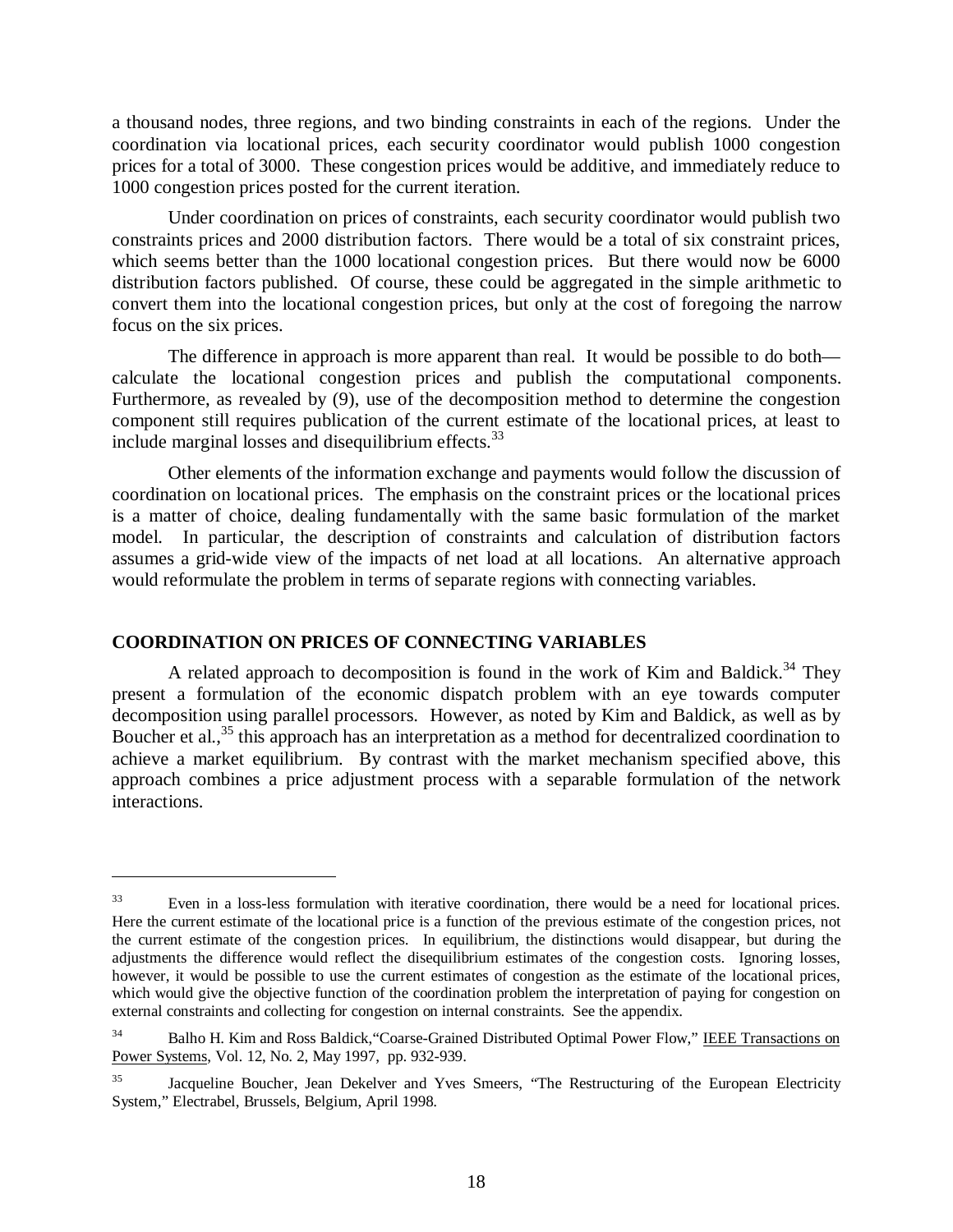#### **Market Model with Regional Grids and Connecting Variables**

The separable formulation envisions a network with multiple regions. Each transmission line between regions is "conceptually divided into two lines by adding a 'dummy bus' at the border between the two regions. Real and reactive power flow variables and voltage magnitude and angle variables are defined for the dummy bus and these four variables are duplicated, with one copy assigned to each region."36 This in turn requires the duplicated variables to have the same value at the border.

In terms of the present notation, we could introduce:

| $Z_i$           | the vector of variables at the dummy buses in region i, including real                    |  |  |  |  |  |  |
|-----------------|-------------------------------------------------------------------------------------------|--|--|--|--|--|--|
|                 | and reactive power, voltage magnitudes and angles, for regions $i = 1$ ,                  |  |  |  |  |  |  |
|                 | $2, \ldots, n$                                                                            |  |  |  |  |  |  |
| $L_i(y_i, z_i)$ | the constraint on net loads at all buses to ensure balance with losses<br>and generation, |  |  |  |  |  |  |

 $K^*_{i}(v_i, z_i)$ *i (yi,zi)* the vector of constraints in transmission grid in region i.

The net loads in *y* can be defined once for the bus in terms of real and reactive power. There is an important feature here with the introduction of the dummy variables *z*. Ideally, we would like to define the connecting variables as the power flows on the lines. However, this would not be sufficient. To see the problem, imagine that each region defined a locally balanced set of inputs and outputs with no flows on the connecting lines. In general, when linking the separate regions, the combined grid would rearrange the patterns of flow. The fact that as separate grids there would be no flow is not enough to guarantee a consistent combined solution with no flow. To achieve a consistent decomposition, the dummy variables must include not only the line flows but also the voltage magnitude and angles.

Furthermore, Kim and Baldick focus on the "non-contingency constrained" economic dispatch problem.<sup>37</sup> Apparently, to achieve the decomposition of the regions in a contingency constrained formulation, the dummy variables must be defined separately for each contingency. The local flows on the regional grid would differ in the event of a contingency where there are external loops, as is the general case. This information is implicit in the full grid formulation of the constraints as above, but must become explicit in the formulation of regional grids with connecting variables. Strictly speaking, therefore, the number of variables at each dummy bus in a region is four times the number of monitored contingencies in all regions. Since there may be hundreds or thousands of monitored contingencies, these coupling variables could represent a substantial reformulation of the economic dispatch problem. The benefit, as shown below, is in the isolation of the local problem to consideration of only the local variables.

With these definitions, the model of Kim and Baldick could be cast as:

<sup>36</sup> Ross Baldick, Balho H. Kim, Craig Chase and Yufeng Luo, "A Fast Distributed Implementation of Optimal Power Flow," (To appear in IEEE Transactions on Power Systems) p. 1.

<sup>&</sup>lt;sup>37</sup> Balho H. Kim and Ross Baldick, "Coarse-Grained Distributed Optimal Power Flow," IEEE Transactions on Power Systems, Vol. 12, No. 2, May 1997, p. 932.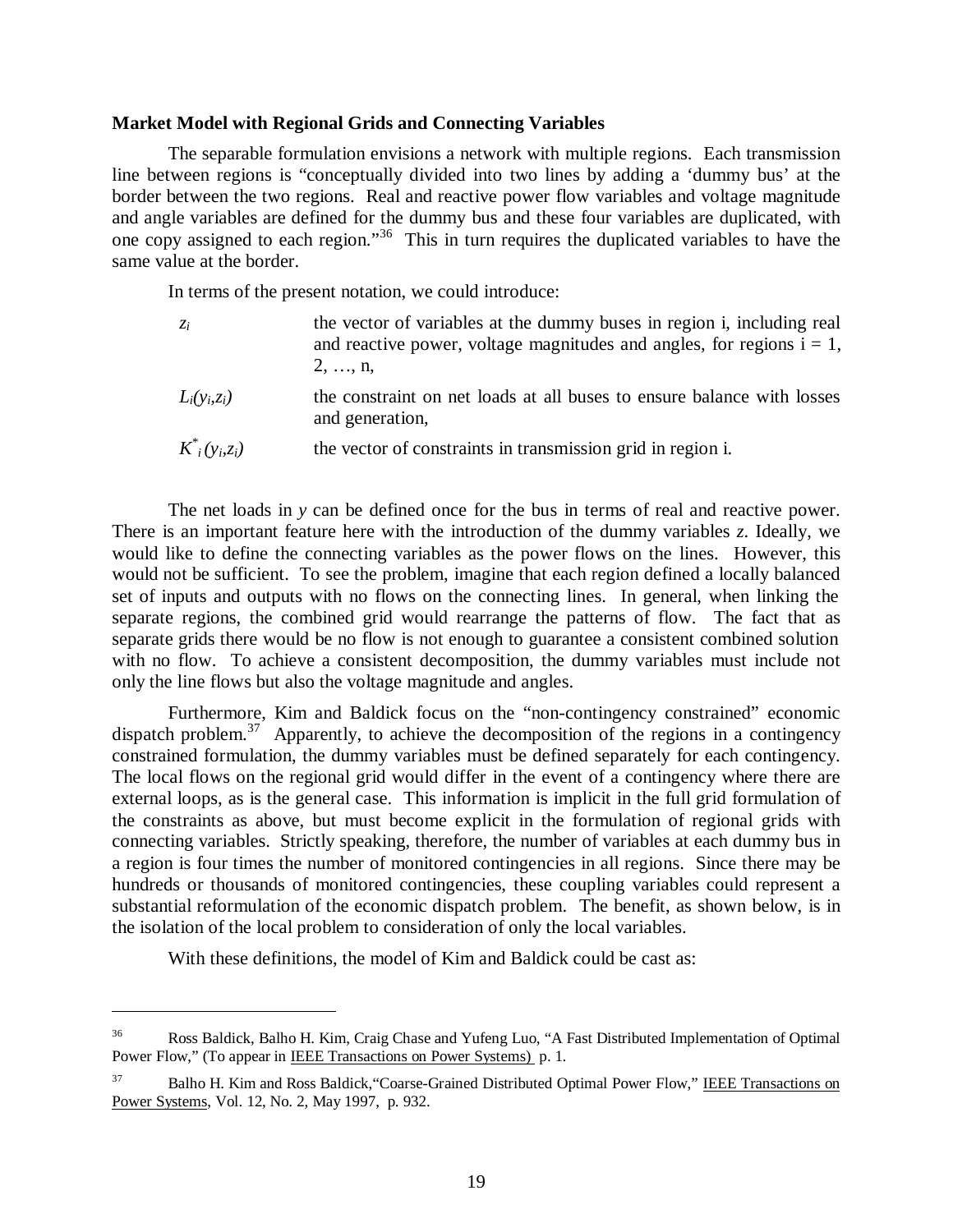$$
Max_{\substack{y_1, \dots, y_n \\ z_1, \dots, z_n}} \sum_{i=1}^n B_i(y_i)
$$
  
s.t.  

$$
L_i(y_i, z_i) = 0, \quad i = 1, 2, \dots, n,
$$
  

$$
K_i^*(y_i, z_i) \le 0, \quad i = 1, 2, \dots, n,
$$
  

$$
Az = 0.
$$
 (10)

The final set of constraints, *Az*=0, would embody the simple linear condition that the dummy variable values for one region must equal the corresponding dummy variable values for the adjacent regions. The load balancing and transmission constraints  $L_i$  and  $K_i^*$  are defined only in terms of the variables of the immediate region.

The accompanying figure illustrates the regional decomposition.



This is the equivalent of the economic dispatch problem above in that a solution to either (1) or (10) would provide a solution to the other. The locational prices could be recovered from either approach.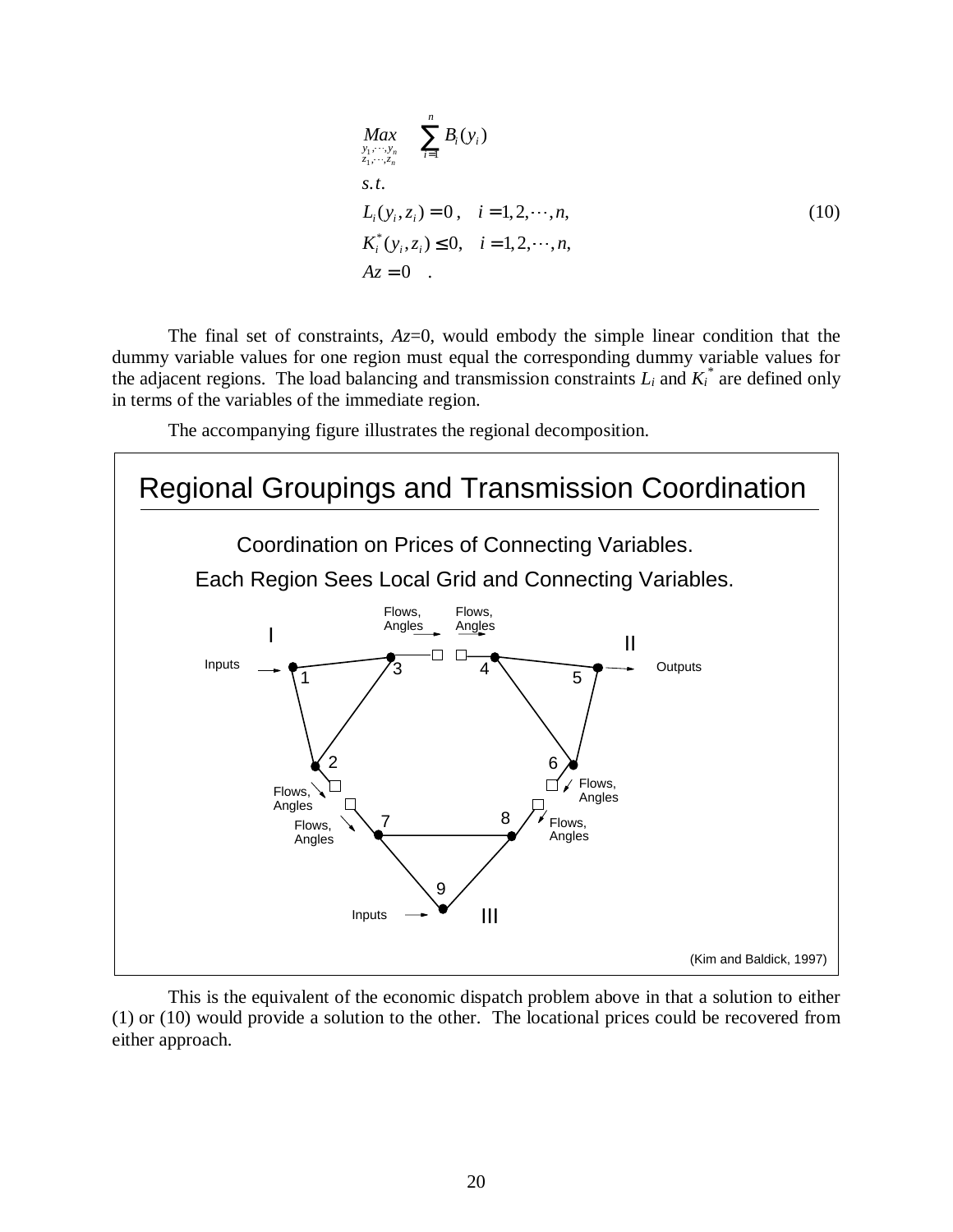#### **Regional Decomposition**

In essence, the approach of Kim and Baldick dualizes the linking constraints by introducing the vector of prices  $\gamma$ . Hence, given the proper value of these constraint prices, a solution of the economic dispatch problem would also be a solution for the dualized problem:

$$
Max_{\substack{y_1, \dots, y_n \\ z_1, \dots, z_n}} \sum_{i=1}^n B_i(y_i) + \sum_{i=1}^n (\gamma A)_i z_i
$$
  
\nsubject to  
\n
$$
L_i(y_i, z_i) = 0, \quad i = 1, 2, \dots, n,
$$
  
\n
$$
K_i^*(y_i, z_i) \le 0, \quad i = 1, 2, \dots, n
$$
 (11)

As before, given the proper value of the constraint prices, the market equilibrium would also be a solution of this economic dispatch problem. If we let  $\zeta_i = (\gamma A)_i$ , we can see immediately the separability of this problem. Given the prices for the dummy variables, the optimization problem separates into independent optimization problems for each region in the form of:

$$
Max_{y_i, z_i} B_i(y_i) + \zeta_i z_i
$$
  
\nsubject to  
\n
$$
L_i(y_i, z_i) = 0,
$$
  
\n
$$
K_i^*(y_i, z_i) \le 0.
$$
\n(12)

The iterative approach in Kim and Baldick works with a version of (12) that is analogous to the approximation in (9). The details are important, but are not the focus here. In essence, each iteration involves obtaining a solution for the regional variables and then updating the prices  $\zeta_i$  to the extent that the linking constraints are violated (i.e.,  $Az\neq 0$ ). A solution from this process (with *Az*=0) would provide a solution to the overall economic dispatch problem.

#### **Information Exchange and Payments**

As before, coordination of multiple regions through connecting variables anticipates each region following certain rules and exchanging critical information. Payments made through a settlements system give meaning to the pricing incentives.

The generic regional model in (12), deviates from the usual formulation of an economic dispatch in terms of net loads. Here the connecting variables, to include voltage magnitude and angles for each contingency, receive explicit attention in the objective function used by each ISO with the coordinating prices. This would require some change in perspective by system operators.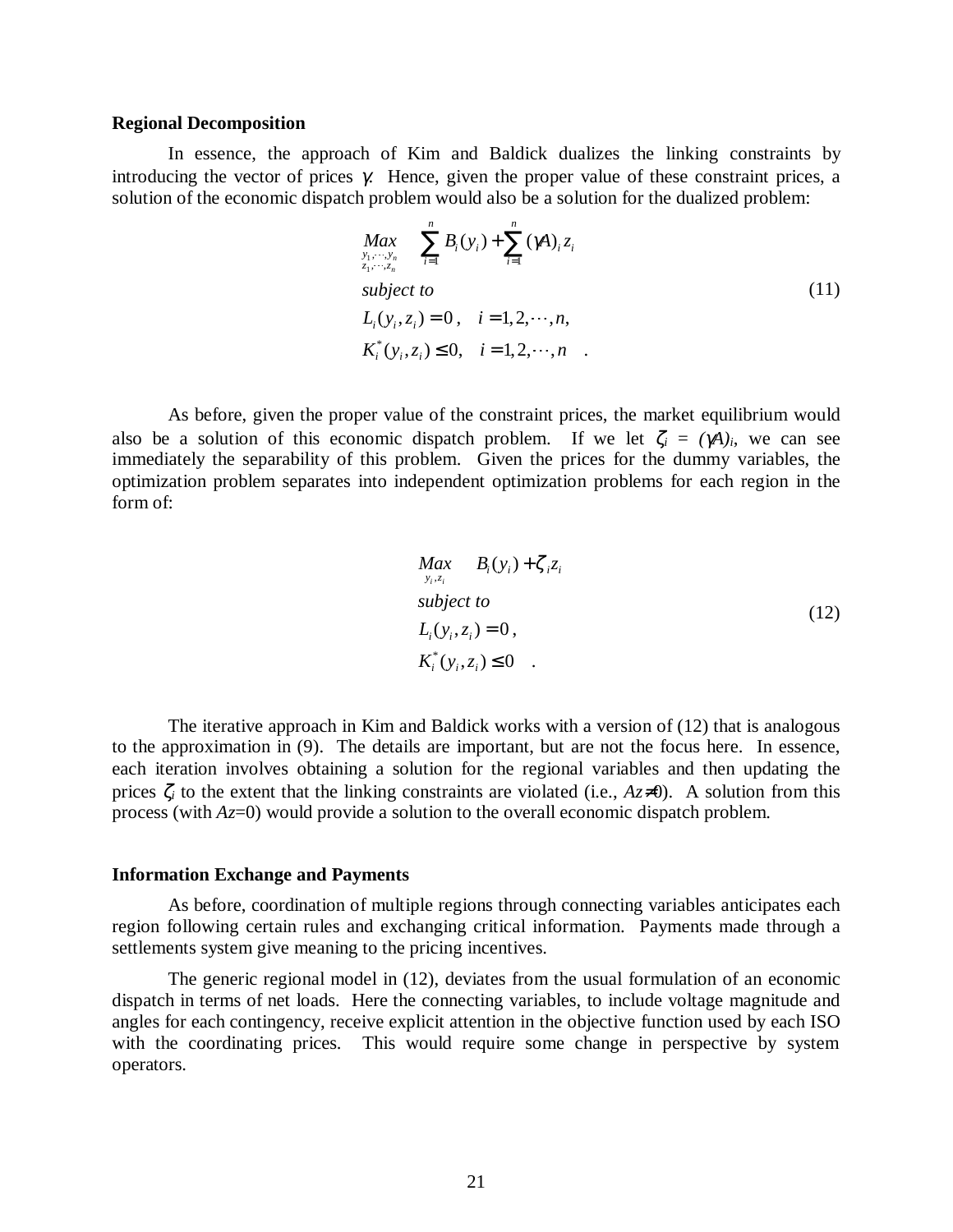In essence, the process starts with an initial set of estimates of connection prices  $(\zeta)$ . Given this information, each regional ISO solves its version of (12) and produces new estimates for its connecting variables  $(z<sub>i</sub>)$ . A coordinator compares the paired estimates of the connecting variables and applies a rule to update the estimates of the connecting prices (ζ) for the next iteration. Strictly speaking, this requires slightly more of the coordinator than just acting as a bulletin board publishing information from each region.<sup>38</sup> However, this role for a central coordinator does not fundamentally change the regional decentralization of the process.

Given an equilibrium solution, each regional ISO has the net load schedules (*yi*) and can obtain the locational prices  $(p_i)$ . The loads and prices would be consistent with the market equilibrium and the overall economic dispatch. Payments would be made in terms of the net loads or for bilateral transactions, using the locational prices (*pi*).

As before, payments at these locational prices would not be balanced region by region, but only in the aggregate. A settlements system could provide for payments to and from the regions. Spot market participants would conduct their transactions at locational prices. Bilateral transactions would pay the difference in locational prices at the source and destination. Any transmission constraints would lead to a net payment surplus that could be distributed, as with transmission congestion contracts.

However, the formulation of Kim and Baldick suggests an intriguing possibility. As discussed above, we would not have  $p_i y_i \geq 0$  for each region. However, under certain assumptions, we would have  $p_iy_i + \zeta_i z_i \ge 0$  for each region.<sup>39</sup> In other words, the regions would not be guaranteed at least a net payments balance in terms of the net loads alone, but each region would see at least a net payments balance if we included "payments" for the dummy variables. In effect, this would involve market trading or settlements across regions in terms of the dummy variables. This would seem natural enough in terms of the connecting power flows, buying and selling the power flowing in and out of a region. However, it seems less natural for the many voltage magnitudes and angles of the dummy variables at the border, particularly variables for different contingencies.

Nonetheless, it is an intriguing observation. And if there is a better trading and settlements system embedded in this observation, perhaps it could be adapted to the payments under price coordination across locations. The formulation in terms of connecting variables provides insight into what would be required for trading at the boundaries without a system-wide settlement. Since the underlying economic dispatch problems are the same, in principle all the detail of one could be recovered from the other.

<sup>&</sup>lt;sup>38</sup> Kim and Baldick employed a linearized augmented Lagrangian formulation for updating the iterations. In personal communication, Baldick suggested that this could be important in their convergence results. This may be true, but it could be kept transparent from the perspective of the market participants and would not upset the basic interpretation of the coordination method.

<sup>&</sup>lt;sup>39</sup> For example, this would be true in general for the loss-less DC-load approximation because of (i) concavity of the net-benefit function, (ii) convexity of the feasible set in the DC-load model, and (ii)  $(y_i, z_i) = 0$  would be a feasible solution for this approximation of the regional problem.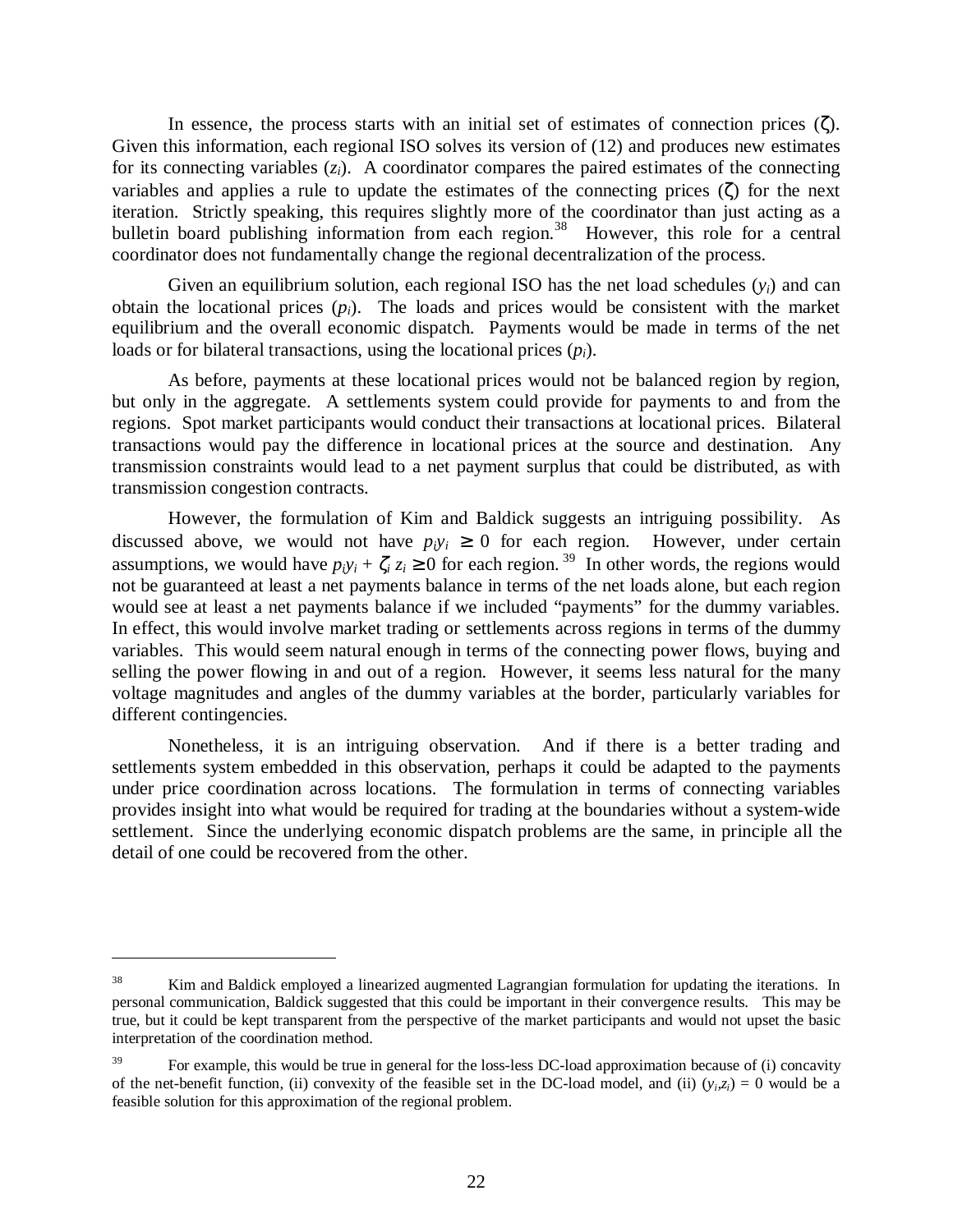#### **EXAMPLES AND CONVERGENCE TESTS**

 $\overline{a}$ 

Part of the motivation for coordination approaches is that the methods would get close to a solution relatively quickly. Most real ISO processes will require some human intervention. The real security-constrained economic dispatch problem is too complicated to be fully automated. And without virtually complete automation, it would be of little use to have a coordination method that depended on hundreds or thousands of iterations to get reasonable answers.

From the perspective of convergence analysis, we want the adjustment method to behave like a contraction mapping. In other words, at each step we want substantial movement towards the solution. The details of the problem here are complicated, and the network interactions challenge our ability to be sure that the methods will converge at all, much less rapidly. However, our intuition is that the system should behave much like the analogous iteration methods on diagonal dominant systems of equations. If each region's principal impact is on its own prices and constraints, being not as highly coupled with the prices and constraints in other regions, we would expect the most important changes in the critical price variables to occur as a result of the local regional solution. If the price variables for other regions don't change as much, then there should be rapid convergence.

Kim and Baldick implemented their approach and reported exactly this type of favorable convergence experience for their test networks with specialized software for parallel computation. Their focus was on the implications for distributed computing, but their results have implications for market coordination. In their work, "the most significant feature ... is that the solution converges within 3 or 4 iterations."40 Whether or not this happy result would extend to larger, more realistic problems is an open question, but their experience gives reason for optimism.  $41$ 

We do not have the similar tests of software for coordination on locational prices. To illustrate the operation of the method described above using (9), we summarize here a simple example on a DC-load model formulation without contingency constraints. Because of the nature of the locational price coordination mechanism, the addition of contingency constraints should have no effect on the convergence process, although it would complicate the illustration.

Here a test problem with 9 buses and 12 lines utilizes the stylized network in the accompanying figure. Each line is assumed to have the same impedance characteristics. In the loss-less DC load formulation, this simplifies the verification of the flows, where the sum of the line flows around any loop must equal zero.

In addition, each bus in the network has a generator or a load. The loads appear at buses 1, 5 and 9 with the indicated demand curves. The other buses are shown as generator buses with

<sup>&</sup>lt;sup>40</sup> Balho H. Kim and Ross Baldick, "Coarse-Grained Distributed Optimal Power Flow," IEEE Transactions on Power Systems, Vol. 12, No. 2, May 1997, p. 937.

<sup>&</sup>lt;sup>41</sup> The method of Kim and Baldick has been tested on a 2587 line representation of ERCOT by Baldick et al., apparently without contingency constraints. There is no report of the number of iterations for this problem. However, they do describe substantial computational efficiencies measured in elapsed time which should imply rapid convergence in terms of the number of iterations: Ross Baldick, Balho H. Kim, Craig Chase and Yufeng Luo, "A Fast Distributed Implementation of Optimal Power Flow," (To appear in IEEE Transactions on Power Systems).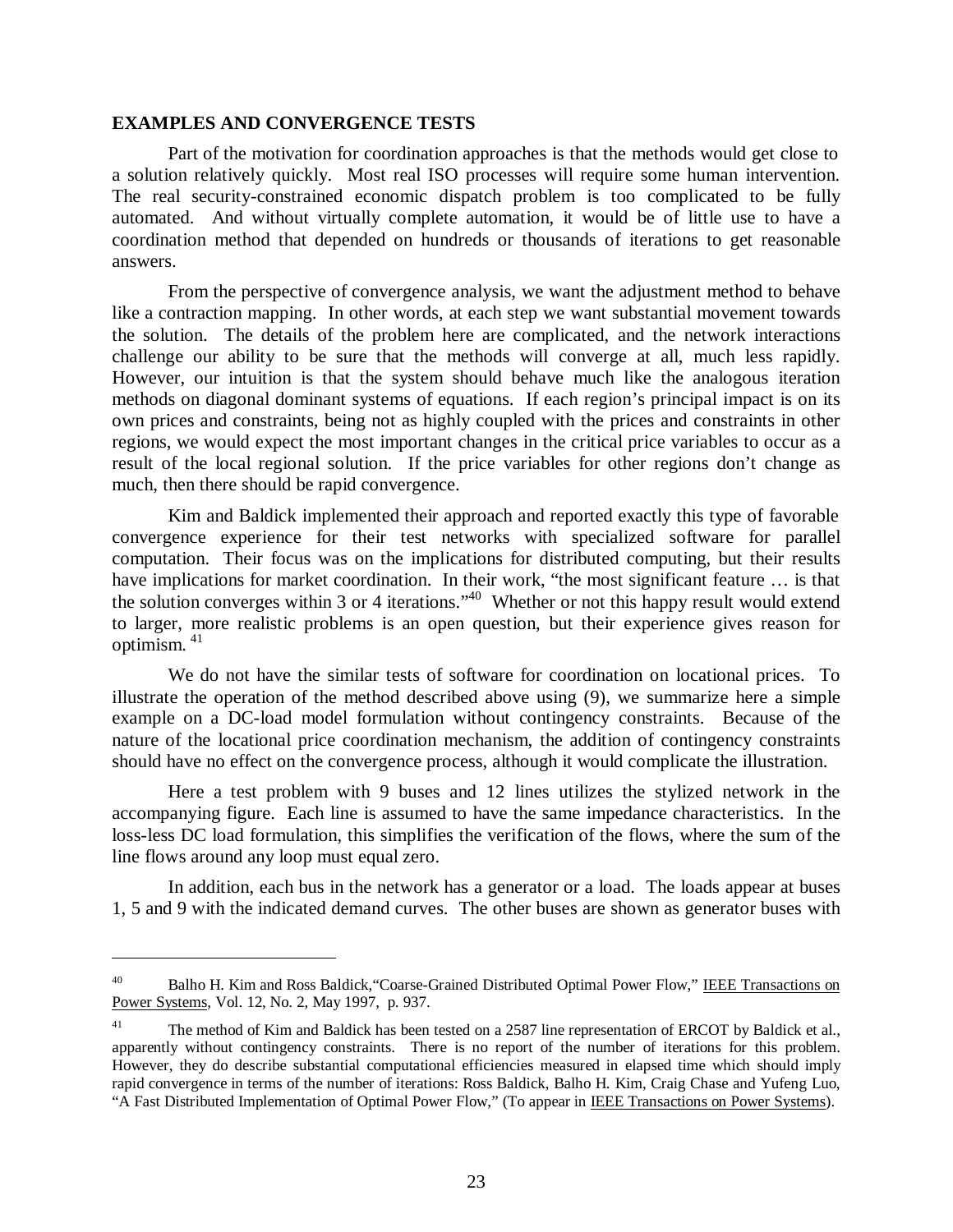identical supply curves.<sup>42</sup> (The intent of all this symmetry is to make problem more transparent.) The figure shows the unconstrained solution, with a common system wide price of \$50 per MW.



To introduce the regional decomposition, we convert the example by identifying three different regions with the associated lines and buses. Each of the groupings in regions I, II, and III has its own system operator with responsibility for solving its version of problem (9) and reporting the results.

In addition, the accompanying figure includes the description of the transmission constraints. For this illustration, all the constraints enter as thermal limits specifying the maximum allowable flow on each line. As can been seen by comparison with the previous figure, the unconstrained solution would violate these transmission limits. This gives rise to the need for coordinated transmission loading relief.

<sup>&</sup>lt;sup>42</sup> To reduce the clutter in the figure, only one point is shown for each curve. The intercepts are at \$110 and \$20 for the demand and supply curves, respectively. The slopes all have an absolute value of 0.03.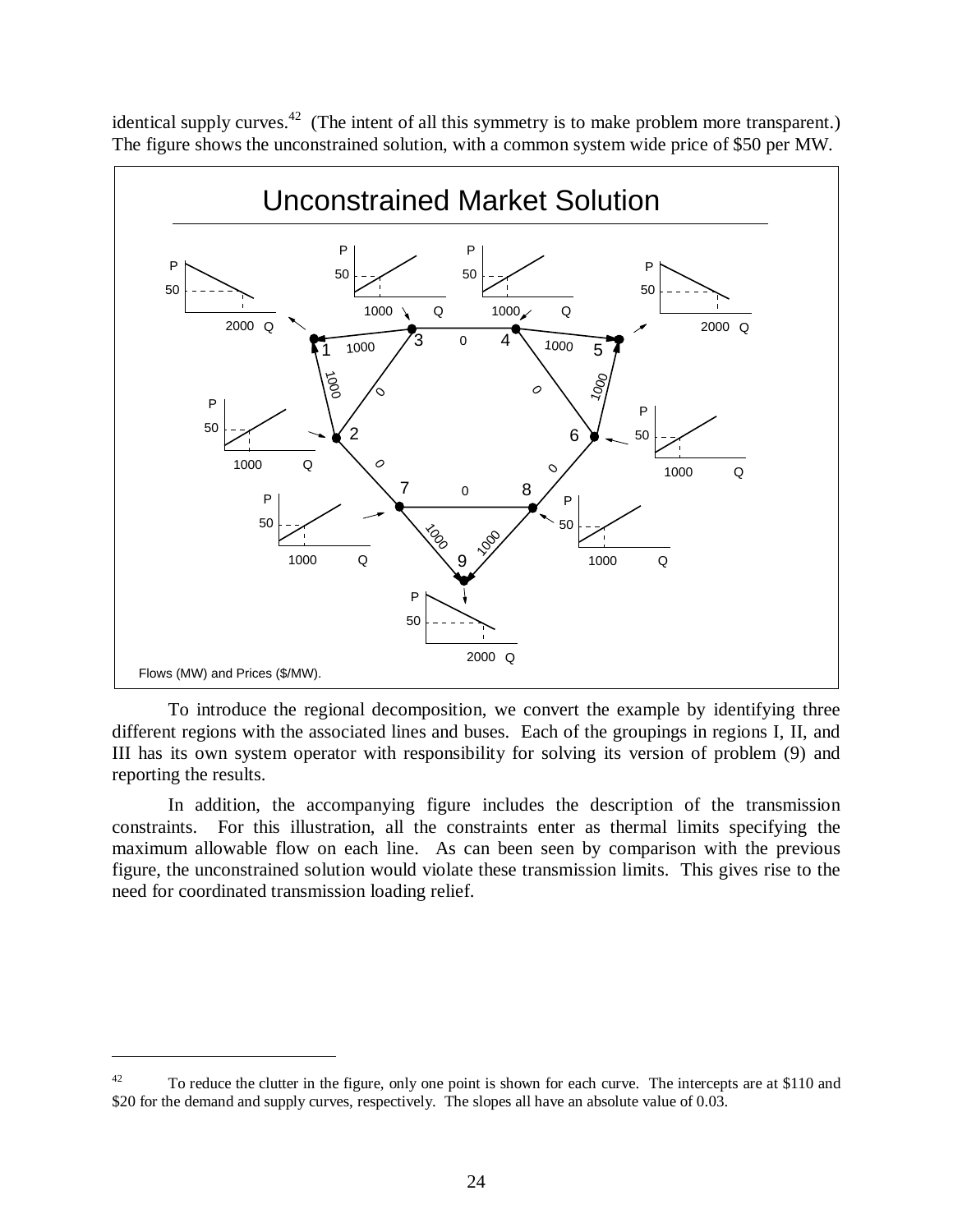

To find a solution for the constrained problem, we solved the local problem for each region, in turn, starting with region I. The initial estimate of bus prices is from the unconstrained case with the estimate of the congestion price as zero. For each regional problem, we took the previous estimates of the congestion prices for the other regions, and the latest estimate of the locational prices at the current schedules. One iteration if the coordination process consists of a full cycle through the three regions.

The process converged to the constrained solution as shown in the accompanying figure. This is the same solution obtained for the constrained network problem formulated as a single economic dispatch. It is a system-wide market equilibrium, and a region-by-region market equilibrium at the current prices.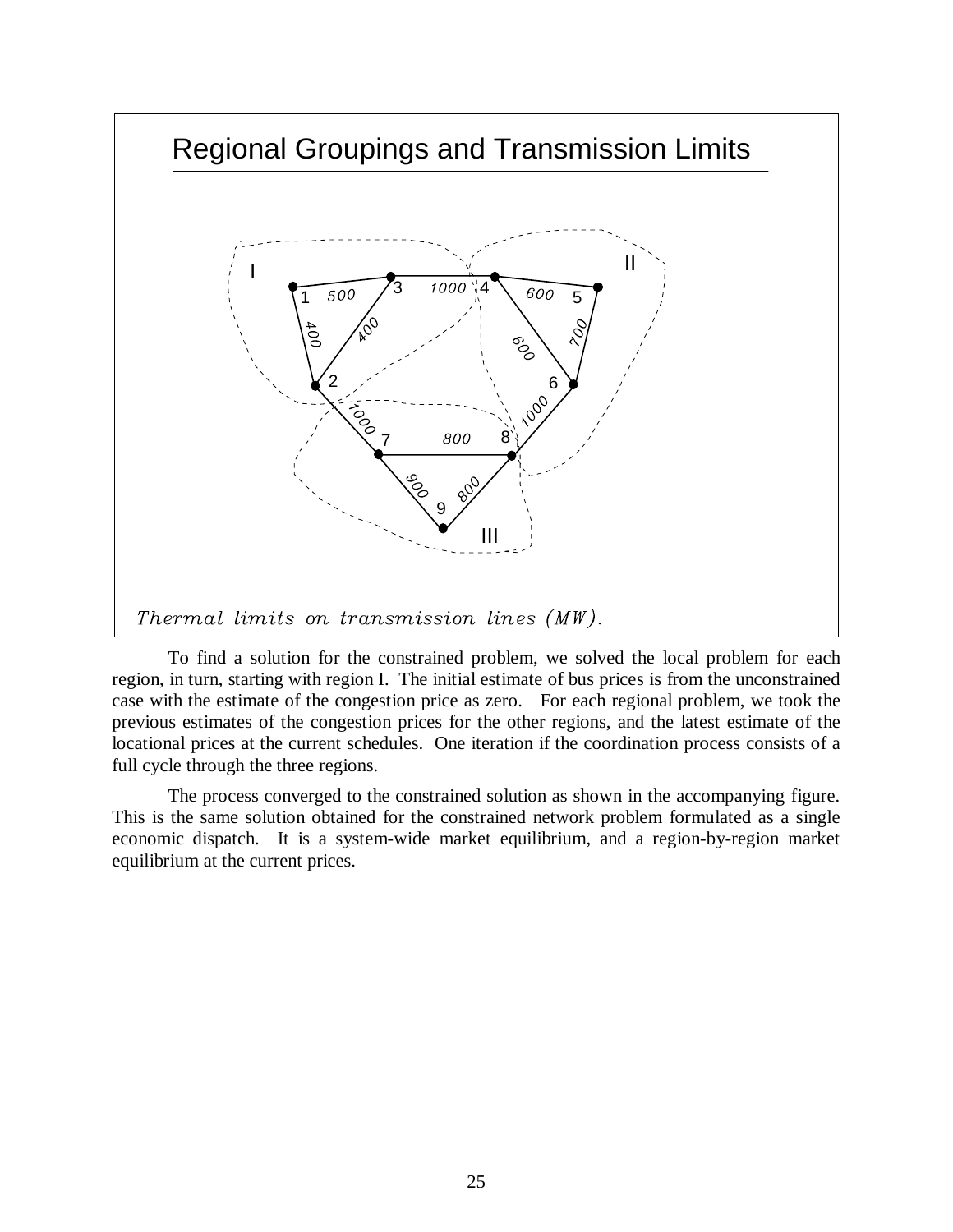

The constrained locational prices range from a low of \$32 per MW at bus 4 to a high of \$83 at bus 1. There are four binding transmission constraints. In region I the lines between buses 1 and 2, and between buses 1 and 3, are at their limits. In region II, the line between buses 4 and 5 is constrained. In region III, the line between buses 8 and 9 is constrained.

Convergence to the constrained solution for this problem is fast. Starting with the unconstrained answer, the following figure shows the resulting locational prices after each full iteration. The prices adjusted almost to the constrained solution in the first full iteration through all the regions, and were essentially exact after three iterations. Further details of the adjustments appear in a summary table in the appendix.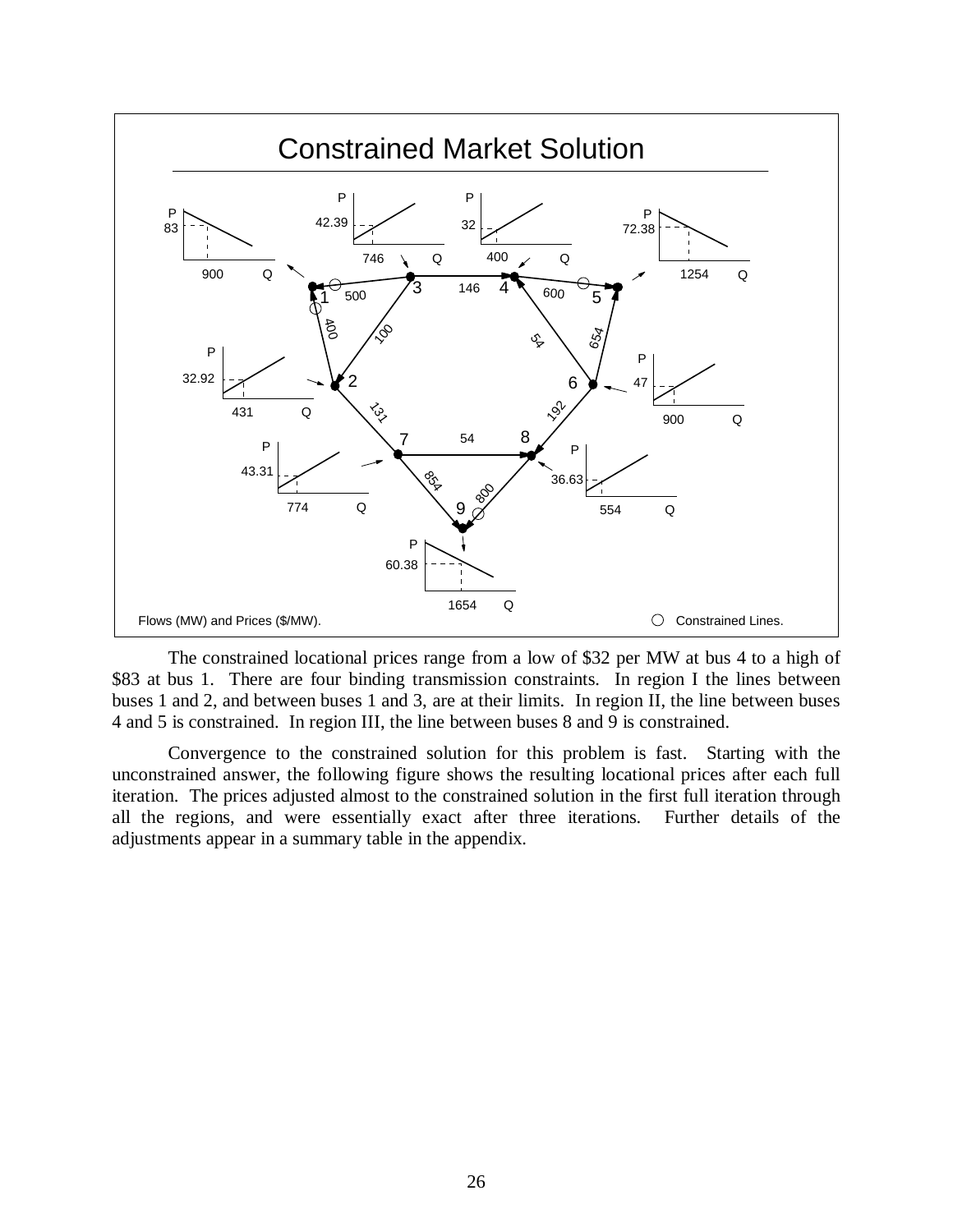

The convergence speed was essentially the same for an alternative test starting in region III and visiting the regional calculations in reverse order. One interesting feature of this alternative sequence was that the line between buses 5 and 6 was temporarily constrained during the first full iteration, but not afterwards.

The example problem network is looped and the regions are reasonably coupled. The distribution factors relative to bus 1 are shown in the appendix. In effect, power moving from one bus to another affects the flow on every line in the system.

It is not known if this same early convergence would extend to a realistic problem or full AC implementation. Obviously, the larger the regions and the weaker the coupling, the better should be the early convergence. As for the AC model, reactive power is by its nature most affected by local variables, so the "dominant diagonal" property should be preserved. The related work of Kim and Baldick, and similar applications on other economic equilibrium models, suggests that good early convergence may be a viable conjecture.

# **IMPLEMENTATION ISSUES**

The conceptual frameworks for market coordination and TLR provide a guide to the development of the information and institutional arrangements. The frameworks allow for aggregation of regions and provide paths toward a TLR arrangement with "fewer people and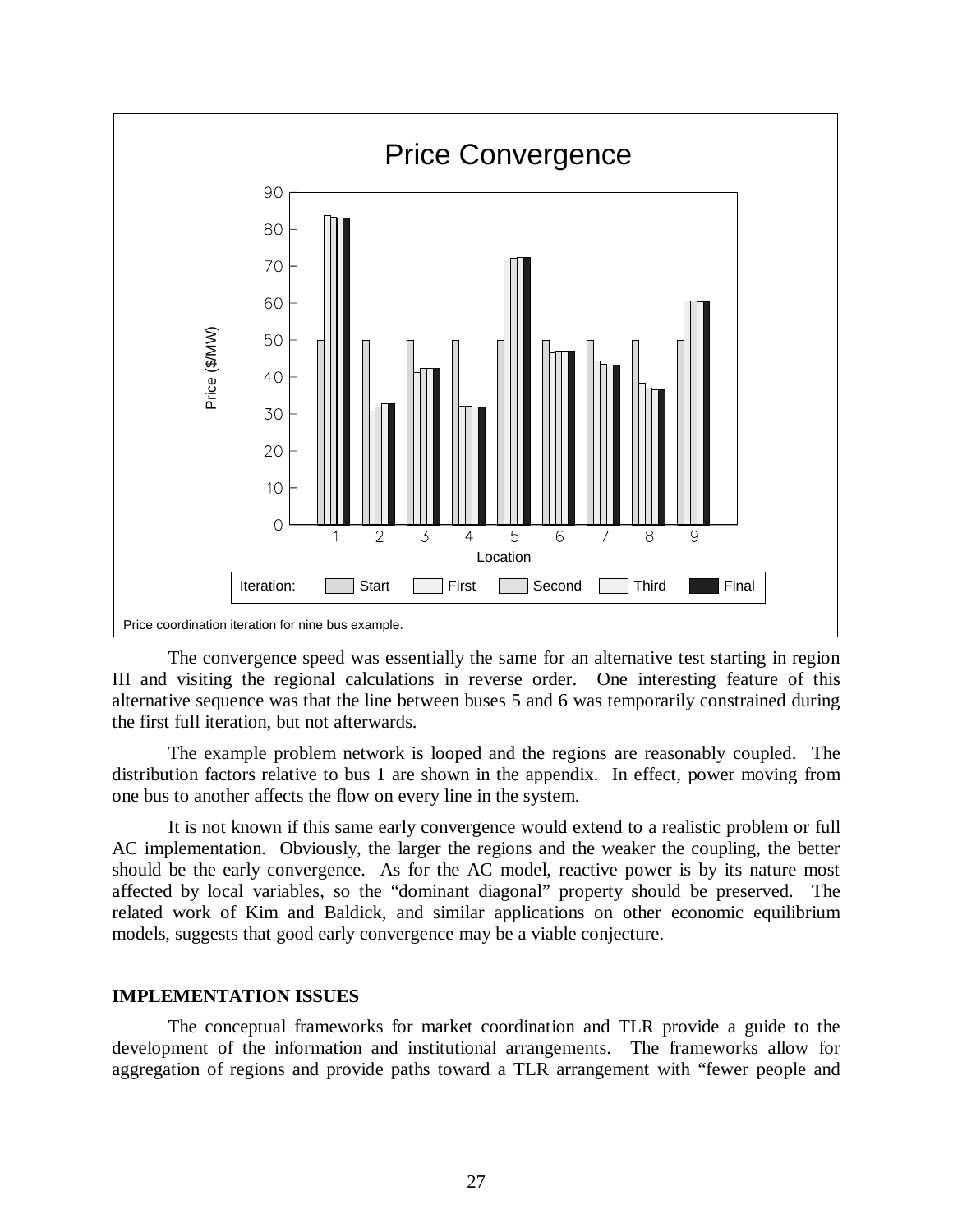more knowledge."<sup>43</sup> Essentially, coordination on locational prices would require information very much like that in the early NERC systems for TLR. The principal addition would be the price and congestion cost estimates to be provided by the regional system operators or security coordinators. The method of coordination on connecting variables would require a different information structure and exchange, focusing on the connecting variables and prices, rather than system-wide schedules. However, this change in the system might have advantages in allowing the regional operator to concentrate on its own region.

Further consideration of these approaches for coordination among regions would need to address a number of implementation issues and questions. Here we outline a few of the matters for future investigation.

# **Drawing the Boundaries**

Selection of the regions covered by the ISOs will be governed by many factors, covering everything from the historical starting point to regional politics. However, to the extent the simplicity of coordination and efficiency of the market matter, the analysis here suggests an approach for further research in providing guidance for defining the boundaries of regional aggregations.

The formulation of the regional problem and the discussion of convergence results were both motivated by the analogy to and experience with iterative solution of "dominant diagonal" systems. The regional ISO gives explicit attention to the constraints within its region, but relies on much more limited information about prices or connecting variables to capture the effect of constraints in other regions. If the constraints elsewhere have a small effect on the region's own prices, compared to the effect of the constraints within the region, then simplified representation of the external effects should lead to a good solution within the region. The internalization of the most important constraints, therefore, creates the dominant diagonal condition that is so important in rapid convergence. By contrast, if the regional ISO did not have explicit knowledge of the effects of very important and sensitive constraints, it would seem that it would be more difficult to converge to a solution through iteration that relied only on the prices.

The conjecture, therefore, is that a regional aggregation should be better when the interconnections are weaker in a particular sense. Not weaker in the sense that the connecting lines have only limited capacity, but weaker in the sense that the looped impacts across the boundaries are reduced relative to the looped impacts within the region. In the limit, obviously the best form of interconnection would be radial, where there would be no looped effects and no distant impacts on constraints and prices. The precise definition of weak loops is not clear, even in the simple example, but the goal is to have relatively little impact on the distant prices once a reasonable estimate of the prices is available.

# **Network Modeling**

The characterization of the constraints in  $K_i$  necessarily involves some model of the entire grid, both internal to the region and external. It is well known that this is a difficult problem that

 $\overline{a}$ 

<sup>&</sup>lt;sup>43</sup> Paul McCoy suggested this summary statement of a goal for the TLR process.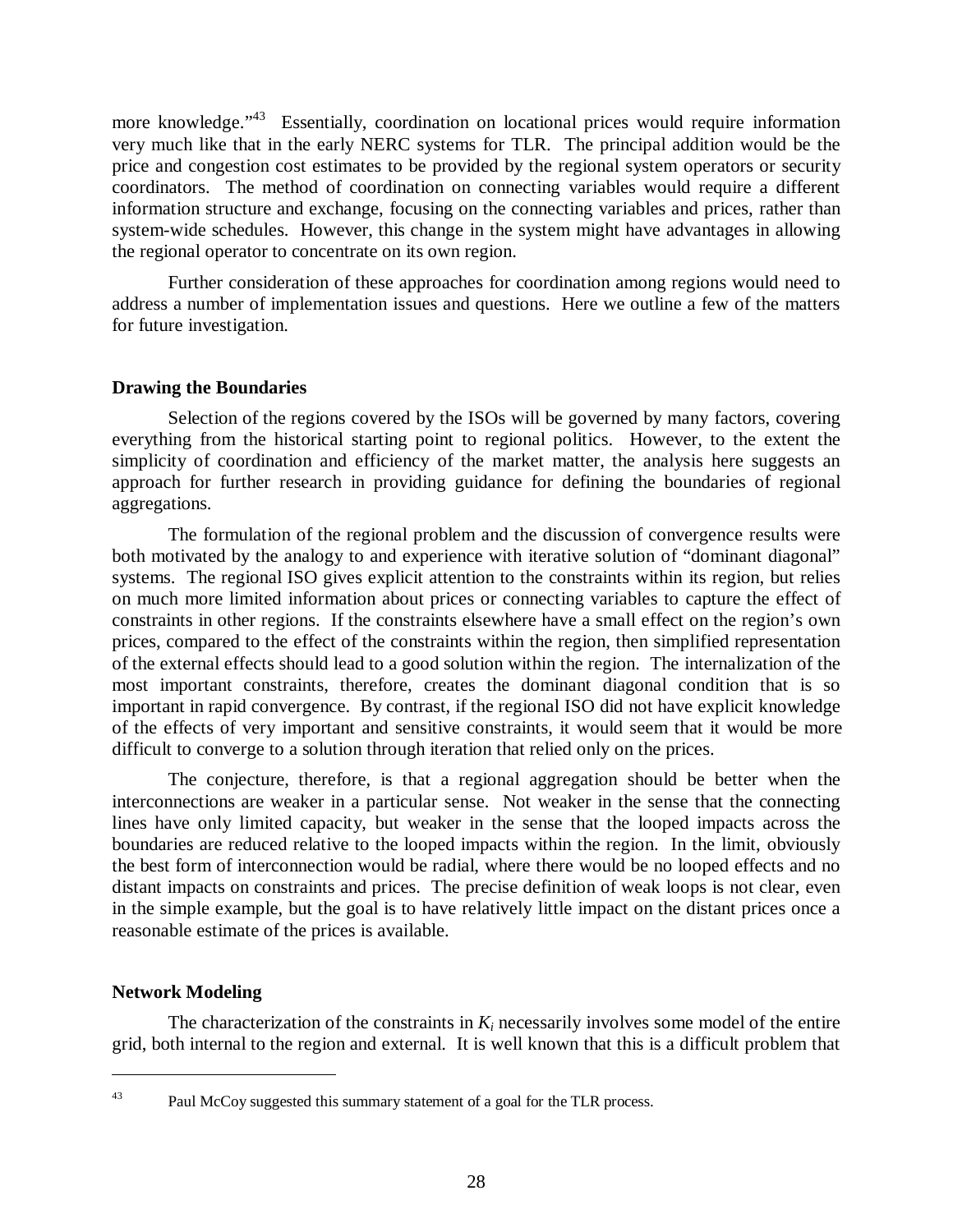often involves a degree of approximation.<sup>44</sup> Although this is not an insignificant matter, the problems are neither created by nor restricted to the application of a market-oriented coordination framework. It will be necessary to deal with the network approximations in any event.

The early TLR methods for calculating PTDF information confront the same issues of network modeling. The NERC use of a limited set of "flowgates" and PTDFs is a compromise that provides a starting point for improved methods of describing the network constraints. The current system used for TLR could apply equally well for an initial market coordination application.

The estimates of the constraints in  $K^*$  are less vulnerable to the problem of external modeling approximations. However, a similar difficulty arises in the need to get good estimates of the connecting variable values for every contingency. Here there may be an opportunity for approximation to simplify the problem. To the extent that the contingency effects have modest impacts on the external network and the associated connecting variables, there may be ways to use a subset of the variables, dropping those that would not change much in the contingency. In addition, there might be opportunities to build approximations of the external effects by including some approximations of  $K_i$  within  $K^*$ <sup>45</sup>. This is an area of conjecture and possible investigation, but it suggests at least three important ideas.

First, the two alternative approaches to network modeling are not incompatible. It should be possible, at least in principle, to have some regions and their constraints described according to a "full" network model for the set of included regions, while linked to other regions through the connecting variable formulation. This would suggest that there could also be mixing and matching of the market coordination protocols. It is hard to know which protocol or combination of protocols would be better.

Second, the use of linear approximations for all the constraints and a formulation in terms of real power only would be a natural simplification applicable to either problem. It would not be necessary to go all the way to the simplistic DC-load network formulation, which is handy for illustration but too gross an approximation for the real system. However, there is a great deal of experience in dealing with the linearizations of the grid constraints around a given load flow. This experience includes the associated construction of interface limits and other constraints to address the reactive power details that get dropped from the model. Tools like the GE MAPS model have been widely used for many years with network formulations including several thousand buses and many hundreds of contingency constraints. Conceptually, it would be a straightforward matter to adapt tools like this to the market coordination problem.

Finally, in a very real sense the approximations are the reality. If the regions are interconnected, there is no escape from the necessity to estimate the effects of external actions on each region and constraint. The more approximate the estimate, the more conservative must be the constraint limit needed in order to preserve system reliability. The security coordinators must do something, including making some approximation. Whatever approximations are used,

<sup>44</sup> Shanyou Hao and Alex Papalexopoulos, "External Network Modeling for Optimal Power Flow Applications," IEEE Transactions on Power Systems, Vol. 20, No. 2, May 1995, pp. 825-837.

<sup>&</sup>lt;sup>45</sup> Linear approximation of the contingency constraints was suggested by Ross Baldick in personal communication.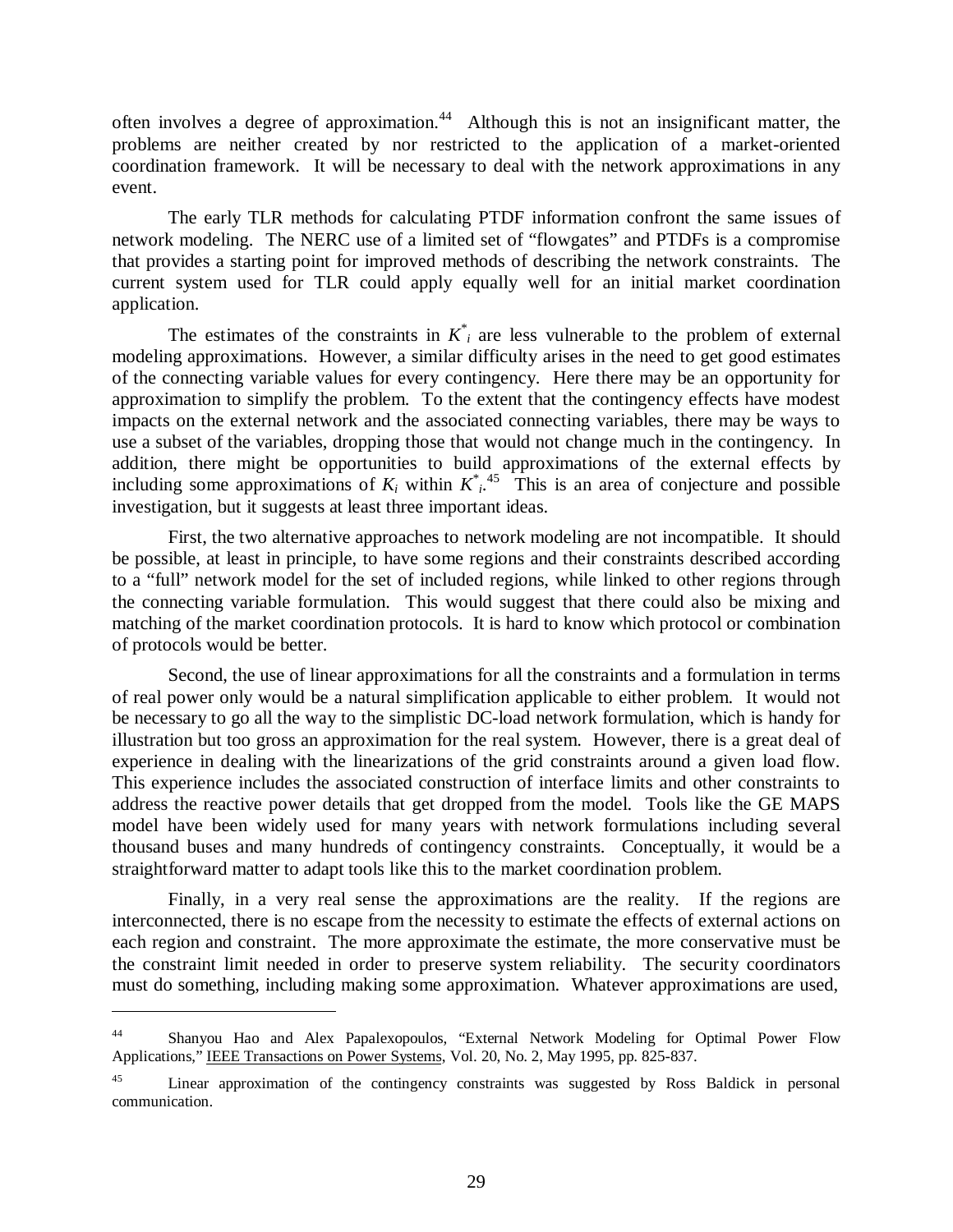and whatever improvements are made, would be available just as well for the market-based coordination process as they would for a system of administrative curtailments. Gradual improvements could be included as available, without disrupting the market coordination framework.

#### **Incompatible Systems and Transitions**

The theory of decomposition and regional coordination assumes that each regional ISO is solving its version of (9) or (12). In this case, the coordinated regional market solutions would provide a solution for the market equilibrium in the full grid. It would be desirable to have each ISO working within the same framework. However, it would be likely that at least during a period of transition, one or more regions would not be following the same economic dispatch approach. The question of the robustness of the market coordination scheme then arises when one or more ISOs follows a different set of rules.

There are many possibilities and a number of questions. Could an ISO choose not to participate at all and not monitor or mange its constraints? Given the interdependence of the grid, this would seem to imply that other ISOs would have to take over responsibility for the constraints. This could be accomplished de facto by using an approximate and conservative representation of the constraints. This would limit capacity and trade compared to what would be possible if the presumably better informed ISO in the dissenting region cooperated in the market coordination.

Could an ISO continue to rely on administrative curtailment rules and ignore the prices used for market coordination? This would seem easy enough to for the regional ISO that prefers administrative rules. The only information needed from other regions would be the net loads in *y* as reported for the initial TLR system. The more serious difficulty would be in the absence of the regional information produced for the benefit of the market coordination process. In particular, the dissenting region's prices and congestion costs would not be available for coordination on locational prices. And for coordination on the connecting variables, the values of the connecting variables and prices would not be reported. These would have to be estimated somehow, a problem that would appear to be more serious for the coordination on the connecting variables.

For the coordination on locational prices, it would be possible for the market coordination process to operate in some regions, at least as long as the other regions provided information about their binding constraints. For example, suppose that the dissenting region with administrative curtailment rules is labeled "A", and all other regions are participating in the market coordination and settlements process. Suppose that after its application of administrative priorities for binding constraints, region A has a set of net loads across the grid that it agrees would be feasible,  $y^A$ . In addition, suppose region A reports the distribution factors for its binding constraints, ∇*KA*. This would not be much more information than the initial NERC TLR required. For convenience, we pick one of the coordinating regions, and give it responsibility for serving as region A's proxy. We assume that at least some of the market participants can offer to buy or sell generation in region A that would be used in the market coordination process. To distinguish these bids, we identify the corresponding net benefit function as *BA*. Since the regional ISO is not participating in the market coordination process, the bids from region A might be quite restricted, including the possibility of no market adjustments in region A.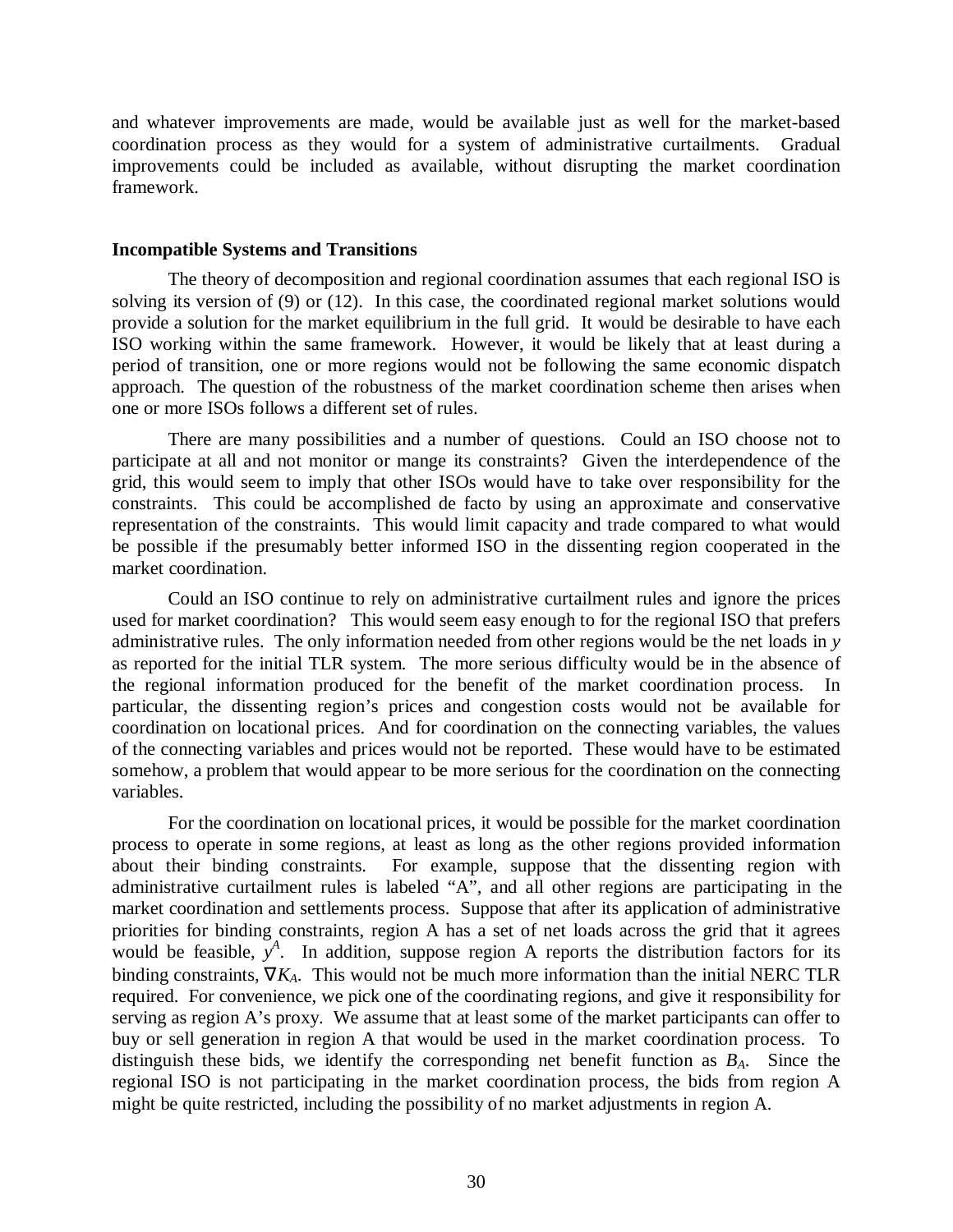With this information, we reformulate the selected coordinating region's problem in (9)

as:

 $\overline{a}$ 

$$
\begin{aligned}\n\text{Max}_{x_1^j, \dots, x_i^j} & B_j(y_j + x_j^j) + B_A(y_A + x_A^j) + \sum_{i \neq j, A} (p_i - \varepsilon_i x_i^j) x_i^j - \sum_i (\sum_{k \neq j, A} \omega_{ki}) x_i^j \\
\text{subject to} \\
L(y_1 + x_1^j, \dots, y_n + x_n^j) &= 0, \\
K_j(y_1 + x_1^j, \dots, y_n + x_n^j) &\leq 0, \\
(\nabla K_A)(y_1 + x_1^j - y_1^A, \dots, y_n + x_n^j - y_n^A) &\leq 0.\n\end{aligned} \tag{13}
$$

The final linearized constraint for region A, monitored by region j, is a standard technique for approximating a constraint relative to a known load flow. This constraint will ensure that the adjustments of the market coordination process would not later violate a limit that had been met through administrative curtailments directed by a region not participating in the process.46 The selected coordinating region with responsibility for including the linearized constraint would report its price estimates and congestion costs for itself and for region A, incorporating the effect of the approximate estimate of region A's binding constraint. Note that it would not be necessary for every other coordinating region to include region A's approximate constraint. The effect of the constraints "outside" would be captured through the coordinating process, just as before.

Could a region refuse to participate in the settlements system? The money aversion built into the initial TLR process makes this an important question. At present, there are no prices and no congestion related settlement system across regions. In the worst case, like now, the problem could create an aggregate revenue deficiency, probably for congestion payments. It would be an easy matter to make sure that generation was purchased and paid for through the simple expedient of casting at least the net flows in and out of a region as bilateral transactions. The harder task would be to make sure that these transactions paid the associated congestion cost implicit in the difference between the locational prices. If people do not have to pay, the prices would provide no market incentive in support of the TLR process.

To go further with these questions, it would appear necessary to get more specific about what the regional ISOs can and cannot do, in order to design approximations that would capture some of the benefits of a market-oriented coordination system. However, it should be possible to make a gradual transition to an improved coordination and TLR process, starting with a few cooperating regions. The first steps should make things better, and the approach would proceed, region by region, without requiring a big-bang solution. However, the difficulties could be significant. It would be better if all were working from the same page.

<sup>&</sup>lt;sup>46</sup> If the linear approximation is inaccurate, or new constraints arise in region A, it would update its administrative curtailments and estimates of the distribution factors for binding constraints.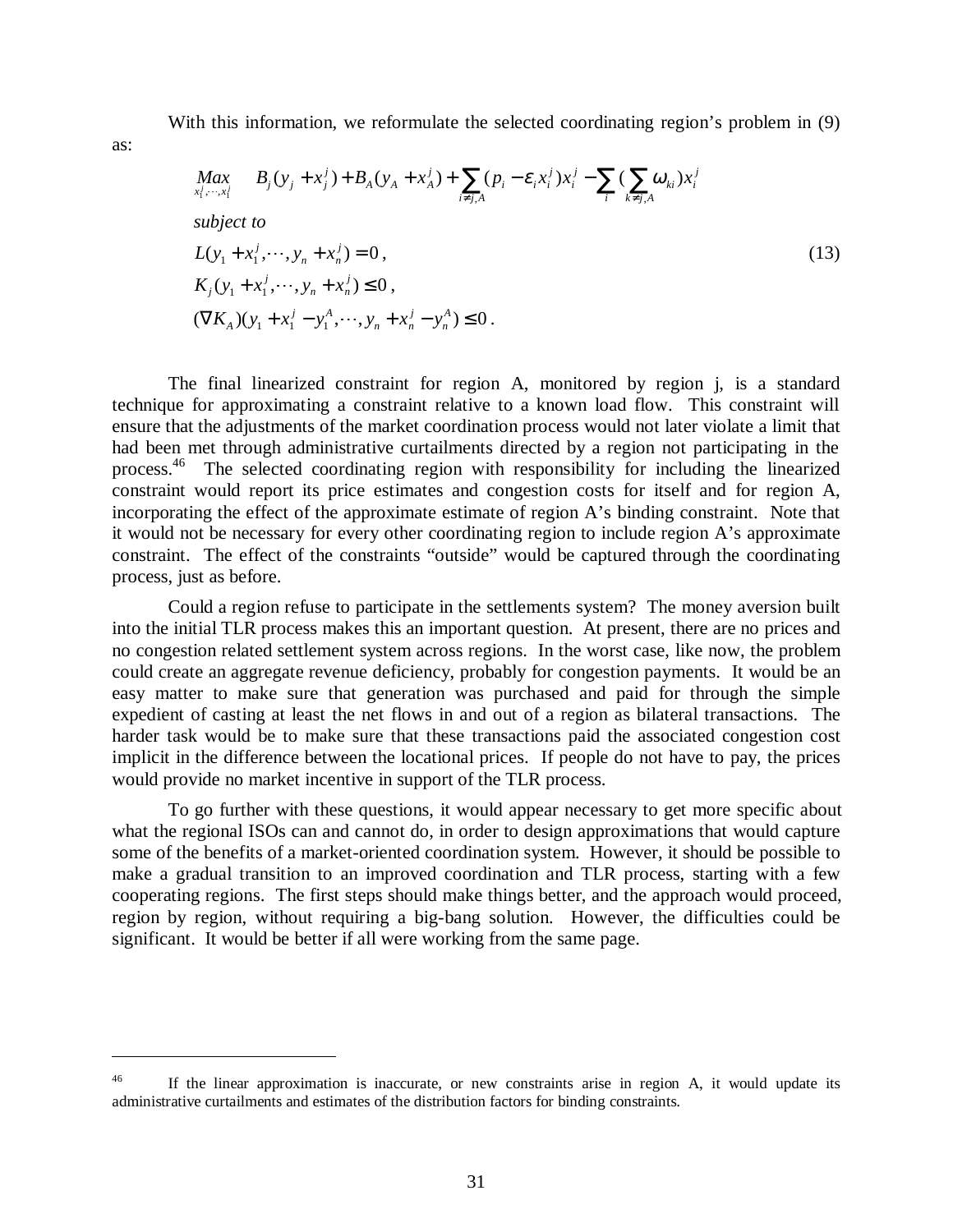#### **Gaming and Honest Revelation**

The coordination frameworks outlined above assume that it is possible to find trial solutions and get meaningful estimates of the required schedule adjustments. In effect, the method assumes that it is possible to get the ISOs and, by implication, the markets participants to give honest answers during the iteration process. We are assuming that the regional ISOs do not game the process by providing misleading estimates or strategic changes in the proposed schedules.

For the case of the regional ISOs that follow the model of bid-based, securityconstrained, economic dispatch, this would be a reasonable assumption. We would, of course, still have whatever limitations there are in strategic bids of the market participants. But this would be another matter. Once the bids were provided, the ISOs would be making the decisions needed to resolve the regional coordination and TLR issues based on the bids provided in advance by the market participants. The ISOs would be charged to seek an efficient solution as far as the coordination process goes, just as they are charged to seek an efficient dispatch. The market participants would not be asked to respond to the interim prices during the coordination iteration, so they would not be in a position to game the coordination process through strategic revelation of information.

This resolution of gaming problems would not be available for other market models that would give the market participants an opportunity to respond to the interim coordination price and congestion information. In effect, we would be involved in an iterative auction where the participants would not necessarily face any consequences for strategic schedules later withdrawn. Hence, for market models without regional dispatch by an ISO, there would have to be some rules designed to make interim bids meaningful and to move the market efficiently towards a solution. This could be a challenge. The complex network interactions make simple activity rules and bidding constraints inappropriate for the electric network coordination problem. For example, requiring monotonic bids from the market participants, a common feature of such rules in other settings, would not be consistent with the coordination process here. As we can see even from the simple example above, the prices do not move monotonically towards the solution, and the network interactions can have substantial indirect impacts on the efficient prices.

It remains to be seen if any method could be devised for regional coordination within the framework here that allowed for consideration of customer preferences through anything other than the standard model of the regional ISO running a bid-based dispatch.

#### **CONCLUSION**

Transmission usage must operate within the secure capabilities of the interconnected network. Given the strong interactions in the grid, some coordinated transmission loading relief mechanism is required. Administrative priority rules constrain the market and tend to reduce the effective capacity of the grid. A market-based coordination mechanism could improve utilization of the grid and match the potentially intricate changes in the system dispatch with the preferences of the market participants, supporting transmission loading relief. Alternative frameworks for network modeling could produce different mechanisms for market coordination. These frameworks help define both the ultimate goal and immediate steps that would better integrate the market and transmission usage in a grid with multiple regions.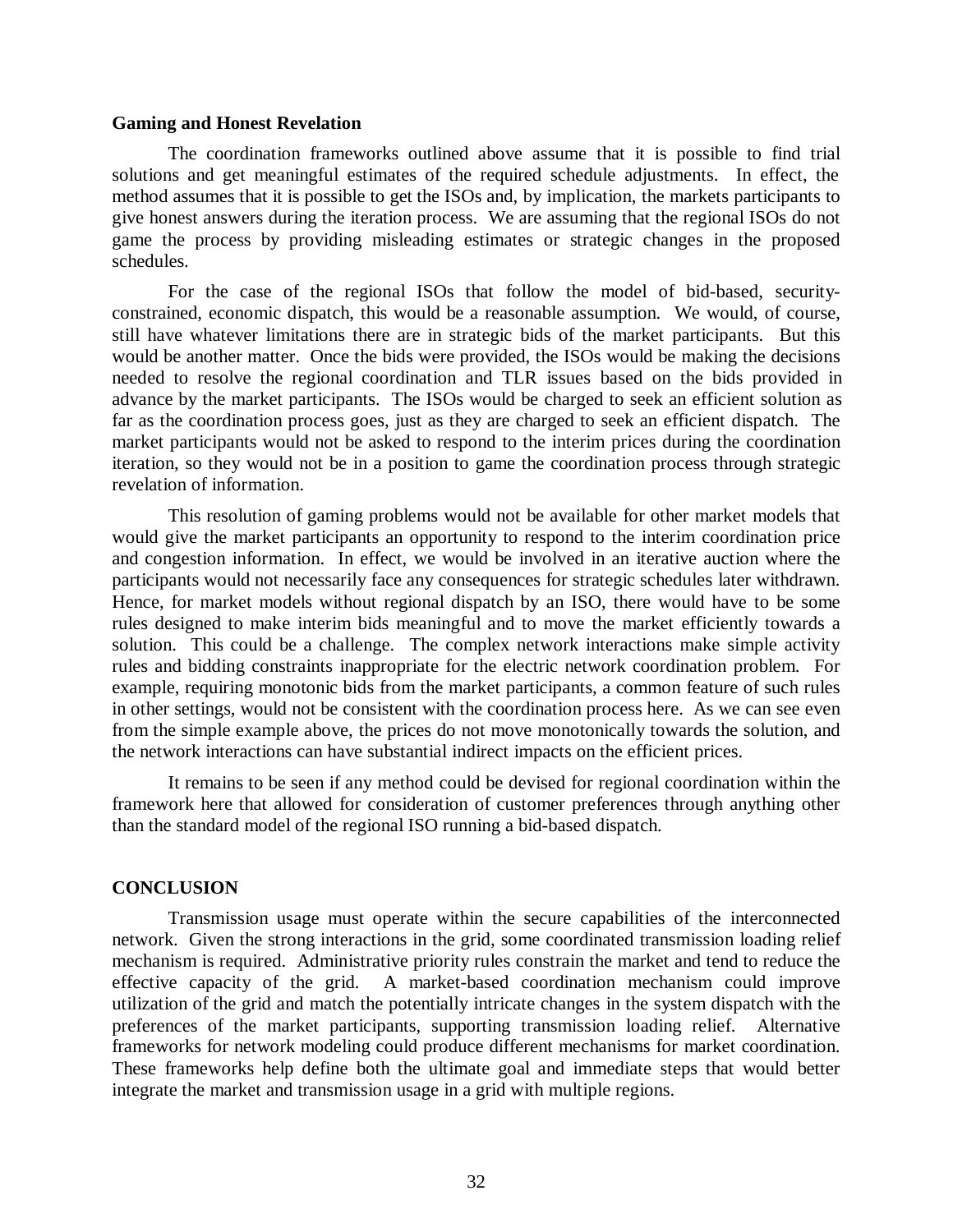# **APPENDIX**

#### **A Loss-Less Model Special Case**

In a formulation ignoring losses, the iteration in (8) could be modified such that the estimate of prices is not the gradient of the net benefit functions, but anticipates (2) and sets the new estimate of the price as  $p_i^{new} = \theta + \sum \omega_{ki}^{new}$ . Since there are no losses, if we start with a balanced dispatch, the constraint *L* would guarantee that the deviations would sum to zero. Hence we could ignore  $\theta$  and reformulate the regional coordination problem based on locational prices. In this case, the counterpart of (7) would become:

$$
\begin{aligned}\n\max_{x_1^j, \dots, x_i^j} & B_j(y_j + x_j^j) + \sum_{i \neq j} \omega_{ji} x_i^j - (\sum_{k \neq j} \omega_{kj}) x_j^j \\
\text{subject to} \\
L(y_1 + x_1^j, \dots, y_n + x_n^j) &= 0, \\
K_j(y_1 + x_1^j, \dots, y_n + x_n^j) &\leq 0.\n\end{aligned} \tag{14}
$$

This lends itself to the interpretation that the regional objective function chooses balanced grid-wide adjustments to maximize the net local benefits plus the congestion payments made on the local regional constraints minus the congestion payments for the external constraints. A corresponding adjustment would be made to the iteration approximation in (9).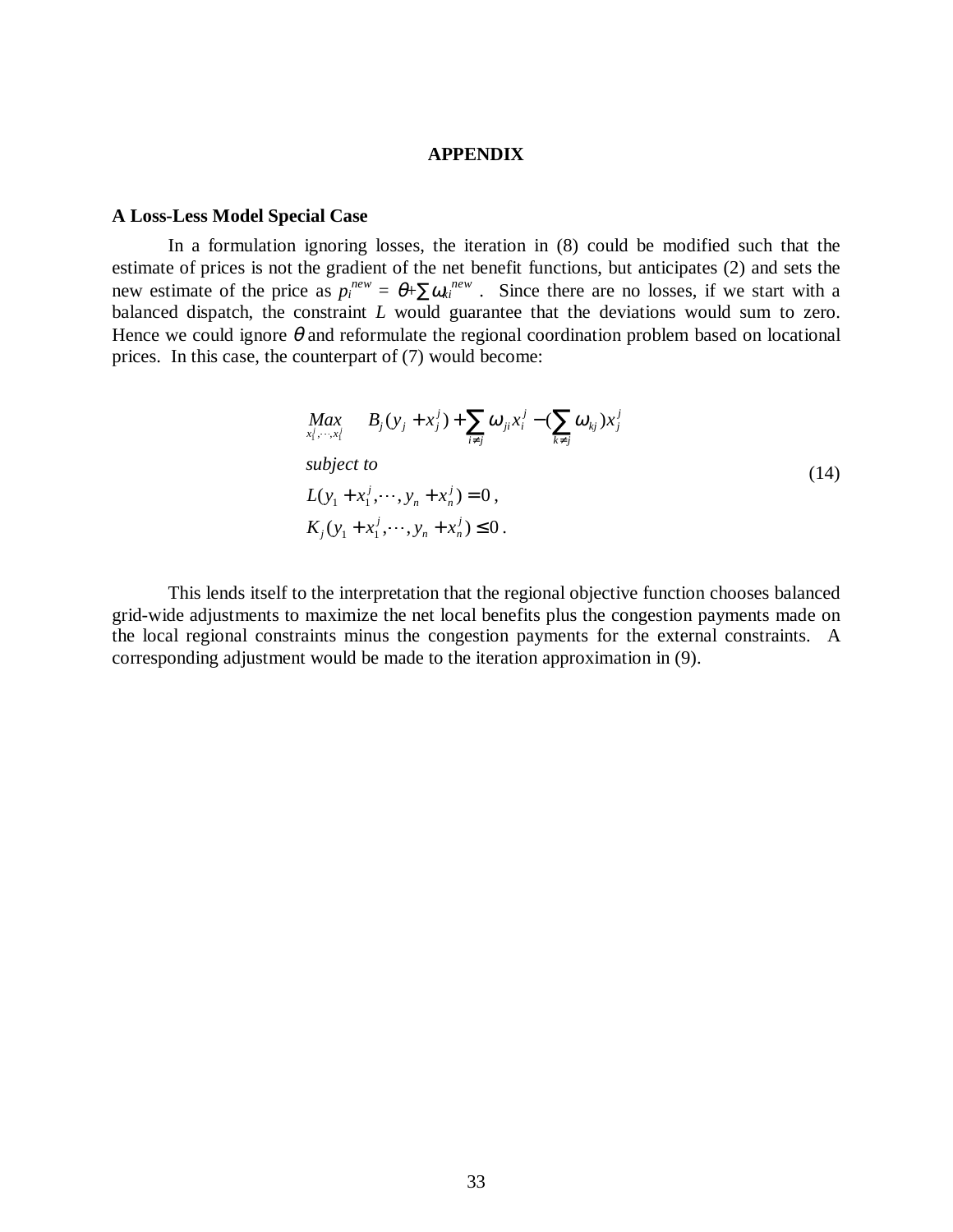# **Example Iterations**

The following table summarizes key variables for the example application of the three region coordination on locational prices.

|                  |                |          |              |              |          |                                                |              |        | Start Iteration 1 ------------ Iteration 1 Iteration 2 ------------ Iteration 2 Iteration 3 ------------ Iteration 3 |          |        | Final    |
|------------------|----------------|----------|--------------|--------------|----------|------------------------------------------------|--------------|--------|----------------------------------------------------------------------------------------------------------------------|----------|--------|----------|
| Region           |                |          | $\mathbf{I}$ | $\mathbf{H}$ | Ш        | $\mathbf{I}$ and $\mathbf{I}$ and $\mathbf{I}$ | $\mathbf{I}$ | Ш      | $\bf{I}$                                                                                                             | П        | Ш      |          |
| <b>Bus</b>       |                |          |              |              |          |                                                |              |        |                                                                                                                      |          |        |          |
| $\mathbf{1}$     | p              | 50.00    | 83.00        | 82.37        | 82.30    | 83.00                                          | 82.94        | 82.95  | 83.00                                                                                                                | 83.00    | 83.00  | 83.00    |
|                  | q              | 2000     | 900          | 921          | 923      | 900                                            | 902          | 902    | 900                                                                                                                  | 900      | 900    | 900      |
| $\boldsymbol{2}$ | p              | 50.00    | 33.78        | 33.38        | 33.62    | 32.66                                          | 32.60        | 32.63  | 32.90                                                                                                                | 32.90    | 32.90  | 32.90    |
|                  | $\mathbf{q}$   | $-1000$  | $-459$       | $-446$       | $-454$   | $-422$                                         | $-420$       | $-421$ | $-430$                                                                                                               | $-430$   | $-430$ | $-430$   |
| 3                | p              | 50.00    | 43.46        | 42.63        | 42.24    | 42.82                                          | 42.75        | 42.75  | 42.38                                                                                                                | 42.38    | 42.38  | 42.38    |
|                  | $\mathbf q$    | $-1000$  | $-782$       | $-754$       | $-741$   | $-761$                                         | $-758$       | $-758$ | $-746$                                                                                                               | $-746$   | $-746$ | $-746$   |
| $\overline{4}$   | p              | 50.00    | 48.68        | 31.50        | 31.43    | 31.60                                          | 31.90        | 31.95  | 31.95                                                                                                                | 32.00    | 32.00  | 32.00    |
|                  | q              | $-1000$  | $-956$       | $-383$       | $-381$   | $-387$                                         | $-397$       | $-398$ | $-398$                                                                                                               | $-400$   | $-400$ | $-400$   |
| 5                | p              | 50.00    | 48.57        | 71.54        | 71.32    | 71.32                                          | 72.39        | 72.43  | 72.44                                                                                                                | 72.38    | 72.38  | 72.38    |
|                  | $\mathbf q$    | 2000     | 2048         | 1282         | 1289     | 1289                                           | 1254         | 1252   | 1252                                                                                                                 | 1254     | 1254   | 1254     |
| 6                | p              | 50.00    | 48.46        | 48.28        | 47.93    | 47.77                                          | 46.93        | 46.97  | 46.98                                                                                                                | 46.99    | 47.00  | 47.00    |
|                  | q              | $-1000$  | $-949$       | $-943$       | $-931$   | $-926$                                         | $-898$       | $-899$ | $-899$                                                                                                               | $-900$   | $-900$ | $-900$   |
| $\tau$           | p              | 50.00    | 47.90        | 46.35        | 44.03    | 43.86                                          | 43.69        | 43.27  | 43.28                                                                                                                | 43.29    | 43.29  | 43.30    |
|                  | $\mathbf q$    | $-1000$  | $-930$       | $-878$       | $-801$   | $-795$                                         | $-790$       | $-776$ | $-776$                                                                                                               | $-776$   | $-776$ | $-777$   |
| $\,$ 8 $\,$      | p              | 50.00    | 48.13        | 47.19        | 36.91    | 36.86                                          | 36.81        | 36.64  | 36.63                                                                                                                | 36.63    | 36.64  | 36.65    |
|                  | q              | $-1000$  | $-938$       | $-906$       | $-564$   | $-562$                                         | $-560$       | $-555$ | $-554$                                                                                                               | $-554$   | $-555$ | $-555$   |
| 9                | p              | 50.00    | 48.01        | 46.77        | 60.23    | 60.12                                          | 60.01        | 60.43  | 60.43                                                                                                                | 60.43    | 60.40  | 60.40    |
|                  | $\mathbf{q}$   | 2000     | 2066         | 2108         | 1659     | 1663                                           | 1666         | 1652   | 1652                                                                                                                 | 1652     | 1653   | 1653     |
| Line             | $\lambda_{1}$  | 0.00     | 61.12        | 61.12        | 61.12    | 70.76                                          | 70.76        | 70.76  | 70.00                                                                                                                | 70.00    | 70.00  | 69.98    |
|                  | $\lambda_{2}$  | 0.00     | 0.00         | $0.00\,$     | $0.00\,$ | 0.00                                           | 0.00         | 0.00   | 0.00                                                                                                                 | 0.00     | 0.00   | 0.00     |
|                  | $\lambda_3$    | $0.00\,$ | 27.64        | 27.64        | 27.64    | 19.77                                          | 19.77        | 19.77  | 20.75                                                                                                                | 20.75    | 20.75  | 20.79    |
|                  | $\lambda_4$    | 0.00     | 0.00         | 0.00         | 0.00     | 0.00                                           | 0.00         | 0.00   | 0.00                                                                                                                 | 0.00     | 0.00   | 0.00     |
|                  | $\lambda_{5}$  | 0.00     | 0.00         | 63.26        | 63.26    | 63.26                                          | 65.95        | 65.95  | 65.95                                                                                                                | 65.76    | 65.76  | 65.73    |
|                  | $\lambda_{6}$  | $0.00\,$ | 0.00         | 0.00         | 0.00     | 0.00                                           | 0.00         | 0.00   | 0.00                                                                                                                 | 0.00     | 0.00   | 0.00     |
|                  | $\lambda_{7}$  | 0.00     | 0.00         | 0.00         | 0.00     | 0.00                                           | 0.00         | 0.00   | 0.00                                                                                                                 | 0.00     | 0.00   | 0.00     |
|                  | $\lambda_8$    | 0.00     | 0.00         | 0.00         | 0.00     | 0.00                                           | 0.00         | 0.00   | 0.00                                                                                                                 | 0.00     | 0.00   | 0.00     |
|                  | $\lambda_{9}$  | $0.00\,$ | $0.00\,$     | $0.00\,$     | 39.52    | 39.52                                          | 39.52        | 40.95  | 40.95                                                                                                                | 40.95    | 40.81  | 40.78    |
|                  | $\lambda_{10}$ | 0.00     | 0.00         | 0.00         | 0.00     | 0.00                                           | 0.00         | 0.00   | 0.00                                                                                                                 | $0.00\,$ | 0.00   | 0.00     |
|                  | $\lambda_{11}$ | 0.00     | 0.00         | 0.00         | 0.00     | 0.00                                           | 0.00         | 0.00   | 0.00                                                                                                                 | 0.00     | 0.00   | 0.00     |
|                  | $\lambda_{12}$ | 0.00     | 0.00         | 0.00         | 0.00     | 0.00                                           | 0.00         | 0.00   | 0.00                                                                                                                 | 0.00     | 0.00   | $0.00\,$ |
|                  |                |          |              |              |          |                                                |              |        |                                                                                                                      |          |        |          |

# **Multi-Regional Coordination of Constrained Equilibrium**